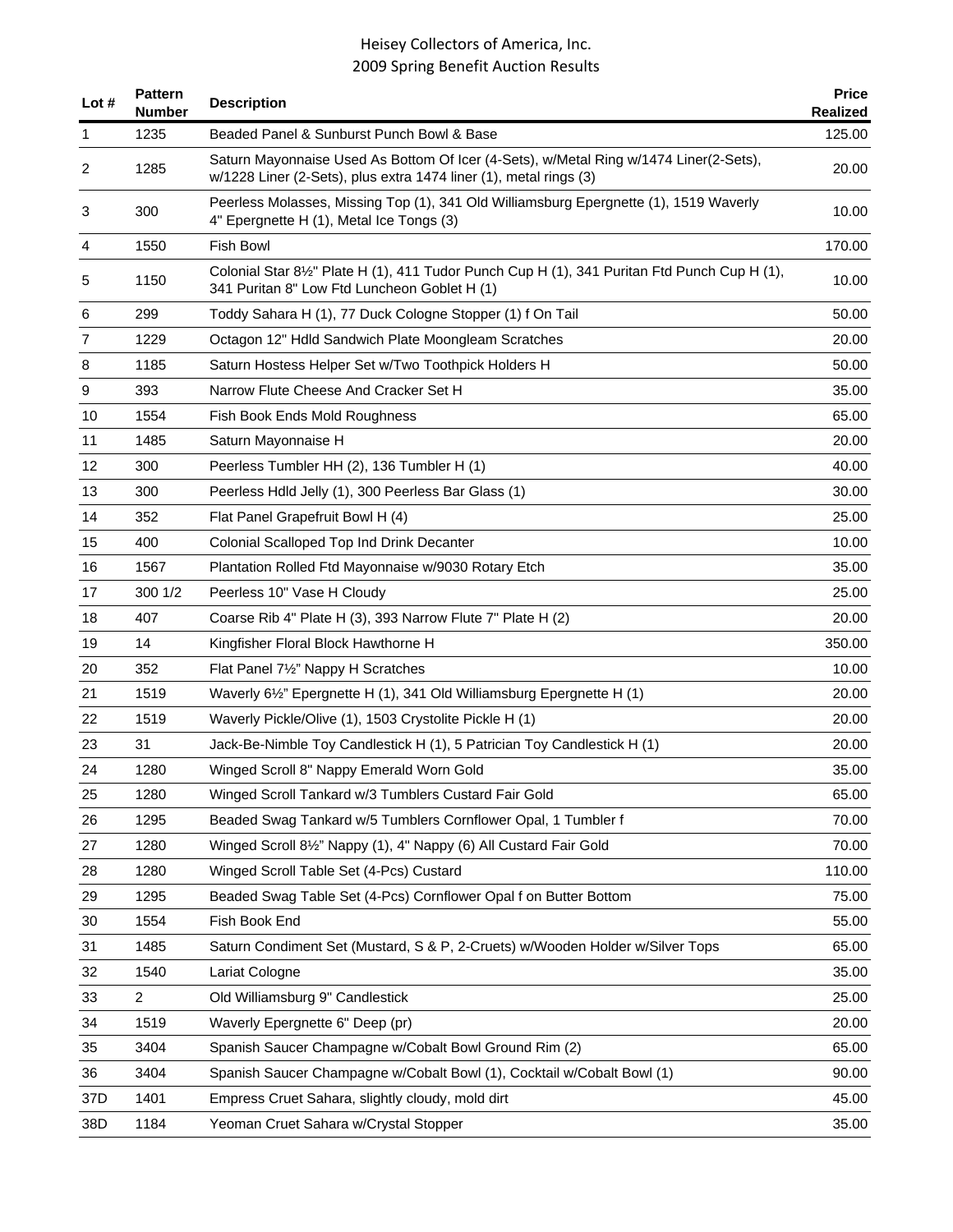| Lot#            | <b>Pattern</b><br><b>Number</b> | <b>Description</b>                                                      | <b>Price</b><br><b>Realized</b> |
|-----------------|---------------------------------|-------------------------------------------------------------------------|---------------------------------|
| 39 <sub>D</sub> | 1184                            | Yeoman Cruet Moongleam Crystal Stopper                                  | 40.00                           |
| 40 <sub>D</sub> | 1170                            | Pleat & Panel Cruet Moongleam                                           | 50.00                           |
| 41D             | 1170                            | Pleat & Panel Cruet Flamingo                                            | 35.00                           |
| 42D             | 433                             | Greek Key 6-oz. Cruet w/f on Stopper                                    | 35.00                           |
| 43D             | 1567                            | Plantation Cruet Stopper Not Ground In                                  | 45.00                           |
| 44 <sub>D</sub> | 1405                            | Ipswich Cruet w/Maltese Cross Stopper                                   | 75.00                           |
| 45D             | 1252                            | Twist 2-oz. Cruet w/Paper Label Slightly Cloudy                         | 25.00                           |
| 46              | 341                             | Puritan 14" Punch Bowl & Base H                                         | 85.00                           |
| 47              | 300                             | Peerless 7½" Bowl H Minor Wear                                          | 30.00                           |
| 48              | 1201                            | Fandango 6" Cupped Bowl H                                               | 30.00                           |
| 49              | 1295                            | Beaded Swag 3" Nappy Opal (1), 3" Nappy Custard (1)                     | 20.00                           |
| 50              | 1183                            | Revere Lemon Dish H No Lid (1), 8" Bowl H Worn Gold (1)                 | 10.00                           |
| 51              | 433                             | Greek Key 6-oz. Cruet                                                   | 50.00                           |
| 52              | 112                             | Mercury 1-Lt Candlestick (pr)                                           | 25.00                           |
| 53              | 1229                            | Octagon Cheese Plate Moongleam (1), 1401 Empress Bon-Bon Flamingo H (1) | 20.00                           |
| 54              | 1252                            | Twist 8" Nappy Moongleam H C (1), 2-Hdld Mint Moongleam H (1)           | 25.00                           |
| 55              | 4164                            | Gallagher Jug w/515 Heisey Rose Etch                                    | 180.00                          |
| 56              | 1567                            | <b>Plantation Ftd Cake Plate</b>                                        | 170.00                          |
| 57              | 1401                            | Empress D.F. Mint Flamingo                                              | 20.00                           |
| 58              | 4220                            | Janice 4" Vase Flamingo                                                 | 50.00                           |
| 59              | 341                             | Puritan Epergnette H (4)                                                | 30.00                           |
| 60              | 300                             | Peerless Ketchup Bottle H                                               | 75.00                           |
| 61              | 354                             | Wide Flat Panel Lavender Jar 16-oz. H                                   | 170.00                          |
| 62              | 1405                            | Ipswich Ftd Centerpiece w/Insert (pr)                                   | 225.00                          |
| 63              | 1401                            | Empress Ice Bucket w/Handle                                             | 60.00                           |
| 64              | 1252                            | Twist Ice Bucket w/Handle & Tongs Alexandrite H C B                     | 65.00                           |
| 65              | 341                             | Puritan 81/2" Ftd Comport H                                             | 45.00                           |
| 66              | 142                             | Cascade 3-Lt Candlestick w/515 Heisey Rose Etch (pr)                    | 70.00                           |
| 67              | 353                             | Medium Flat Panel 3-Lb Covered Candy w/Cornflower Cutting H             | 35.00                           |
| 68              | 1519                            | Waverly 14" Torte Plate w/515 Heisey Rose Etch                          | 0.00                            |
| 69              | 1430                            | Aristocrat Tall Covered Candy                                           | 200.00                          |
| 70              | 1469                            | Ridgeleigh 6" Vase                                                      | 30.00                           |
| 71              | 1428                            | Warwick 5" Cornucopia (pr)                                              | 35.00                           |
| 72              | 114                             | Pluto 1-Lt Candlestick Hawthorne                                        | 45.00                           |
| 73              | 419                             | Sussex Saucer Champagne Moongleam Bowl H Scratches                      | 10.00                           |
| 74              | $\overline{c}$                  | Toy Horse Head                                                          | 35.00                           |
| 75              | 1101                            | Stitch D O Punch Cup H (6)                                              | 20.00                           |
| 76              | 1503                            | Crystolite 13" Oval Floral Bowl H                                       | 45.00                           |
| 77              | 1503                            | Crystolite 10" Flared Floral Bowl H                                     | 15.00                           |
| 78              | 1540                            | Lariat 2-Lt Candlestick (pr)                                            | 25.00                           |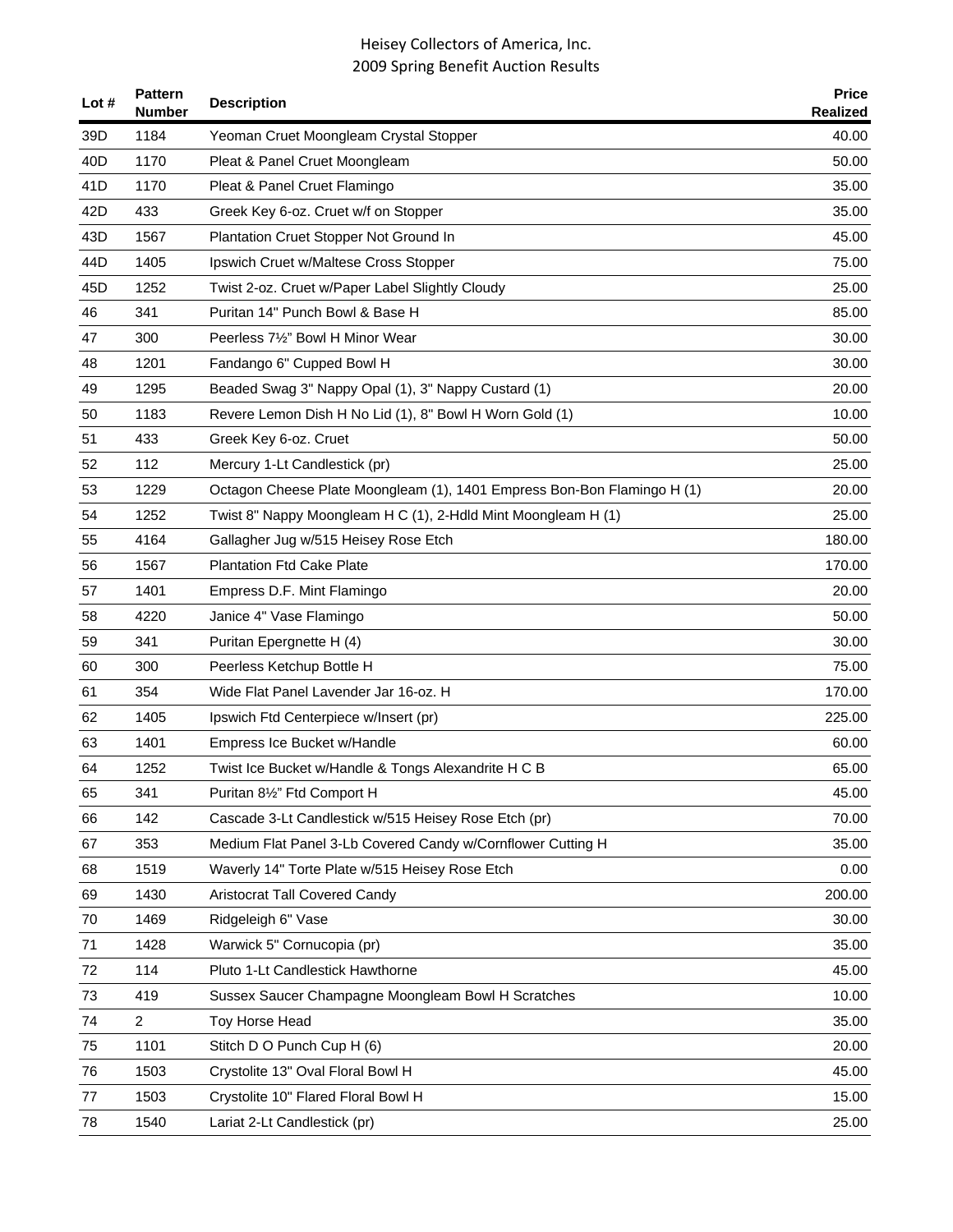| Lot $#$ | <b>Pattern</b><br><b>Number</b> | <b>Description</b>                                                                           | <b>Price</b><br><b>Realized</b> |
|---------|---------------------------------|----------------------------------------------------------------------------------------------|---------------------------------|
| 79      | 1469                            | Ridgeleigh Ind Cream H & Sugar H (3-Sets)                                                    | 35.00                           |
| 80      | 1469                            | Ridgeleigh Ind Nut H (1), 1201 Fandango Hotel Sugar f (1)                                    | 15.00                           |
| 81      | 1503                            | Crystolite 1-Lt Candlestick (pr)                                                             | 30.00                           |
| 82      | 1503                            | Crystolite 1-Lt Candlestick (1), 3-Lt Candlestick (1)                                        | 40.00                           |
| 83      | 1503                            | Crystolite Rosette Candleblock (2-pr)                                                        | 25.00                           |
| 84      | 1469                            | Ridgeleigh 21/2" Ashtray H (4) 1-f                                                           | 15.00                           |
| 85      | 352                             | Flat Panel Ind Cream & Sugar No Lid Silver Overlay                                           | 25.00                           |
| 86      | 31                              | Jack-Be-Nimble Toy Candlestick H (pr)                                                        | 27.50                           |
| 87      | 1540                            | Lariat Cream & Sugar H w/980 Moonglo Cutting                                                 | 30.00                           |
| 88      | 1540                            | Lariat Cream & Sugar w/Silver Overlay                                                        | 15.00                           |
| 89      | 393                             | Narrow Flute Hotel Cream & Sugar No Lid H                                                    | 25.00                           |
| 90      | 1469                            | Ridgeleigh Cheese Plate H (2), 6" Plate (1)                                                  | 22.50                           |
| 91      | 1503                            | Crystolite Rnd Hdld Jelly w/Spider Bottom Cloudy (1), Puff Box Bottom H (1)                  | 15.00                           |
| 92      | 1401                            | Empress Ind Sugar w/Unk Cutting H (1), 352 Flat Panel Ind Sugar No Lid H (1)                 | 20.00                           |
| 93      | 1469                            | Ridgeleigh Cigarette Holder (1), Pickle/Olive H (1)                                          | 15.00                           |
| 94      | 1401                            | <b>Empress Ind Sugar</b>                                                                     | 25.00                           |
| 95      | 1503                            | Crystolite Ind Cream & Sugar w/Tray                                                          | 30.00                           |
| 96      | 1229                            | Octagon Bon-Bon (1), Mint w/D O (1)                                                          | 15.00                           |
| 97      | 1252                            | Twist 10" Celery Silver Overlay H                                                            | 22.50                           |
| 98      | 300                             | Peerless Ind Cream & Sugar                                                                   | 50.00                           |
| 99      | 1540                            | Lariat 9" 3-Part Rnd Relish w/980 Moonglo Cutting H                                          | 35.00                           |
| 100     | 1540                            | Lariat 13" Oblong 3-Part Relish w/Unk Cutting H                                              | 25.00                           |
| 101     | 315                             | Paneled Cane 4" Nappy Fair Gold (1), 300 Peerless Bar Glass (1)                              | 40.00                           |
| 102     | 1509                            | Queen Ann Ind Cream & Sugar                                                                  | 40.00                           |
| 103     | 1509                            | Queen Ann 6" Jelly w/941 Barcelona Cutting                                                   | 40.00                           |
| 104     | 1469                            | Ridgeleigh 3" Candlestick (1), 1502 Crystolite Swirl Candleblock (pr)                        | 27.50                           |
| 105     | 1503                            | Crystolite Ind Cream & Sugar w/Tray H                                                        | 30.00                           |
| 106     | 393                             | Narrow Flute Ind Cream & Sugar H                                                             | 25.00                           |
| 107     | 1401                            | Empress Cream D.F. Sahara H                                                                  | 15.00                           |
| 108     | 112                             | Mercury Candlestick (pr)                                                                     | 20.00                           |
| 109     | 142                             | Cascade 3-Lt Candlestick                                                                     | 20.00                           |
| 110     | 7                               | Mayonnaise Ladle H                                                                           | 50.00                           |
| 111     | 1567                            | Plantation 8" Plate (4)                                                                      | 95.00                           |
| 112     | 1567                            | Plantation 8" Plate (4)                                                                      | 95.00                           |
| 113     | 5067                            | Plantation Blown Goblet (4)                                                                  | 70.00                           |
| 114     | 5067                            | Plantation Blown Goblet (4)                                                                  | 60.00                           |
| 115     | 1425                            | Victorian Punch Cup H (5)                                                                    | 15.00                           |
| 116     | 335                             | Prince Of Wales Plumes Punch Cup H (3)                                                       | 25.00                           |
| 117     | 150                             | Banded Flute Punch Cup H (1), 1776 Kalonyal Punch Cup H (1), 343 Sunburst Punch Cup H<br>(1) | 25.00                           |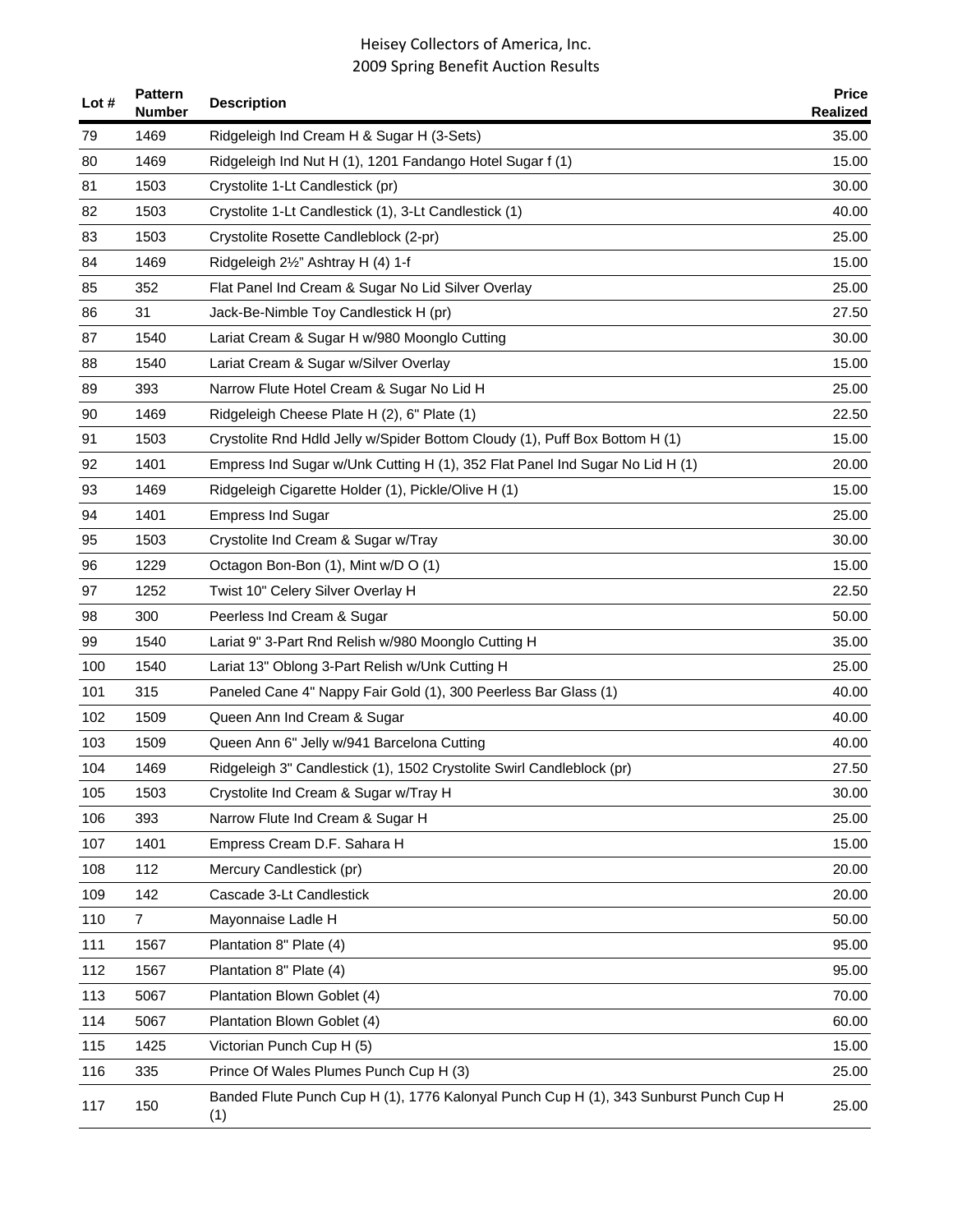| Lot $#$ | <b>Pattern</b><br><b>Number</b> | <b>Description</b>                                                                                               | <b>Price</b><br><b>Realized</b> |
|---------|---------------------------------|------------------------------------------------------------------------------------------------------------------|---------------------------------|
| 118D    | 1255                            | Pineapple & Fan Toothpick Emerald Worn Gold                                                                      | 30.00                           |
| 119     | 1538                            | Rabbit Paperweight                                                                                               | 100.00                          |
| 120     | 1506                            | Provincial Punch Cup H (9) One w/Rim C                                                                           | 25.00                           |
| 121     | 1509                            | Queen Ann 41/2" Plate (3)                                                                                        | 35.00                           |
| 122     | 1401                            | Empress Creamer D.F. w/Formal Chintz Etch (1), 1503 Crystolite Salt No Lid (1), 3390<br>Carcassonne Wine (1)     | 10.00                           |
| 123     | 4045                            | Ball Vase 9" w/825 Sea Glade Cutting                                                                             | 1,100.00                        |
| 124     | 1205                            | Fancy Loop Ind Open Salt (2)                                                                                     | 25.00                           |
| 125     | 433                             | Greek Key Salt Shaker f On Rib                                                                                   | 10.00                           |
| 126     | 1401                            | Empress Rnd Salad 10" 2-Hdld Flamingo H                                                                          | 65.00                           |
| 127     | 459                             | Colonial 7" Rnd Hdld Basket w/Unk Gray Cutting H                                                                 | 110.00                          |
| 128     | 1401                            | Empress Covered Candy D.F. Sahara H w/f On One Foot                                                              | 50.00                           |
| 129     | 1401                            | Empress 2-Hdld Floral Bowl Sahara                                                                                | 25.00                           |
| 130     | 1201                            | Fandango 8" Ftd Compote                                                                                          | 45.00                           |
| 131     | 1567                            | Plantation Coaster/Ash Tray                                                                                      | 12.50                           |
| 132     | 1511                            | Toujours 2-Lt Candlestick (pr) 1 w/Internal Fracture                                                             | 40.00                           |
| 133     | 29                              | Sanford 8" Candlestick H (pr)                                                                                    | 50.00                           |
| 134     | 1540                            | <b>Lariat Cruet</b>                                                                                              | 30.00                           |
| 135     | 1401                            | Empress Goblet Sahara H                                                                                          | 35.00                           |
| 136     | 10                              | <b>Mallard Wings Down</b>                                                                                        | 90.00                           |
| 137     | 1295                            | Beaded Swag Covered Butter Opal w/Gold And Enamel Décor                                                          | 35.00                           |
| 138     | 7102                            | Wide Zipper Humidor w/Metal Top & Monogram H                                                                     | 60.00                           |
| 139     | 1201                            | Fancy Loop 6" Tri Corner-Nappy w/f on base                                                                       | 15.00                           |
| 140     | 1567                            | Plantation 5" Epernette Candleholder                                                                             | 65.00                           |
| 141     | 7013                            | Thumbprint & Angle Hair Receiver w/Metal Lid H                                                                   | 15.00                           |
| 142     | 300                             | Old Williamsburg 18" Candle Lamp w/507 Orchid Etch on Base and Globes, C Base, missing<br>one prism              | 2,200.00                        |
| 143     | 300                             | Old Williamsburg 18" Candle Lamp w/507 Orchid Etch on Base and Globes, C Base, f on<br>shade, missing two prisms | 2,200.00                        |
| 144     | 14                              | Kingfisher Flower Frog Flamingo H                                                                                | 150.00                          |
| 145     | 30                              | Tom Thumb Toy Candlestick H (pr)                                                                                 | 35.00                           |
| 146     | 3304                            | Universal Goblet w/9023 Fred Harvey "A" Crest                                                                    | 35.00                           |
| 147     | 3304                            | Universal Goblet w/9023 Fred Harvey "A" Crest                                                                    | 35.00                           |
| 148     | 1619                            | Flame 2-Lt Candlestick H                                                                                         | 65.00                           |
| 149     | 300                             | Peerless 7-oz. Molasses                                                                                          | 65.00                           |
| 150     | 1540                            | Lariat Cup & Saucer (3-Sets)                                                                                     | 15.00                           |
| 151     | 1626                            | Lodestar 11" Crimped Bowl Dawn                                                                                   | 55.00                           |
| 152     | 1503 1/2                        | Crystolite Melon Candleblock (pr)                                                                                | 50.00                           |
| 153     | 1404                            | Old Sandwich 12-oz. Mug Sahara H                                                                                 | 120.00                          |
| 154     | 1567                            | Plantation 1/4 lb Butter H                                                                                       | 65.00                           |
| 155     | 1567                            | Plantation 7" Salad Bowl Scratches                                                                               | 70.00                           |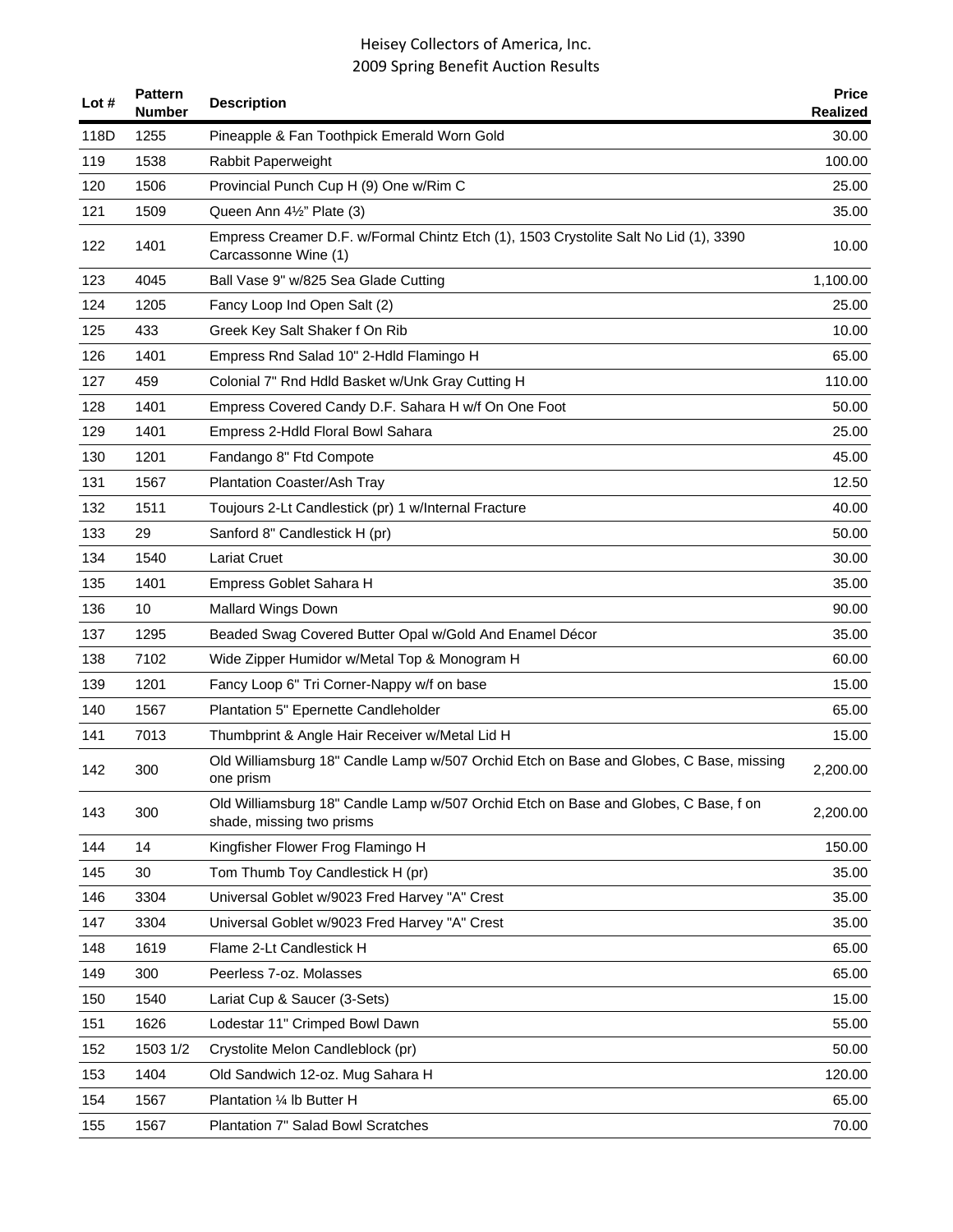| Lot $#$ | <b>Pattern</b><br><b>Number</b> | <b>Description</b>                                    | <b>Price</b><br><b>Realized</b> |
|---------|---------------------------------|-------------------------------------------------------|---------------------------------|
| 156     | 473                             | Narrow Flute w/Rim 1/2-Gal Jug H f on handle          | 130.00                          |
| 157     | 112                             | Mercury Candlestick Flamingo (pr)                     | 25.00                           |
| 158     | 5                               | Patrician Toy Candlestick H (pr)                      | 25.00                           |
| 159     | 5                               | Patrician Toy Candlestick H (pr)                      | 20.00                           |
| 160     | 600                             | Square-Handled Candlestick H                          | 15.00                           |
| 161     | 30                              | Tom Thumb Toy Candlestick H C in cup                  | 10.00                           |
| 162     | 32                              | Skirted Panel w/Handle 51/2" Candlestick              | 15.00                           |
| 163     | 31                              | Jack-Be-Nimble Toy Candlestick (pr)                   | 25.00                           |
| 164     | 150                             | Banded Flute 2" Saucer Ftd Candlestick H              | 25.00                           |
| 165     | 99                              | Little Squatter Candlestick Moongleam H               | 20.00                           |
| 166     | 99                              | Little Squatter Candlestick Flamingo                  | 10.00                           |
| 167     | 129                             | Tri Corn 3-Lt Candlestick w/Unk Cutting Flamingo (pr) | 115.00                          |
| 168     | 1401                            | Empress 2-Hdld Candlestick H                          | 30.00                           |
| 169     | 1428                            | <b>Warwick 1-Lt Candlestick</b>                       | 20.00                           |
| 170     | 1503 1/2                        | Crystolite Melon Candleblock (pr)                     | 55.00                           |
| 171     | 1503                            | Crystolite Rosette Candleblock (pr)                   | 20.00                           |
| 172     | 1502                            | Crystolite Swirl Candleblock (pr)                     | 5.00                            |
| 173     | 1504                            | Regency Candleblock (pr)                              | 25.00                           |
| 174     | 1506                            | Whirlpool Candleblock                                 | 20.00                           |
| 175     | 1567                            | Plantation Candleblock (pr)                           | 115.00                          |
| 176     | 118                             | Miss Muffet 1-Lt Candlestick Moongleam H (pr)         | 30.00                           |
| 177     | 112                             | Mercury 1-Lt Candlestick w/507 Orchid Etch            | 10.00                           |
| 178     | 134                             | Trident 2-Lt Candlestick w/507 Orchid Etch (pr)       | 55.00                           |
| 179     | 134                             | Trident 2-Lt Candlestick Moongleam H                  | 80.00                           |
| 180D    | 5003                            | Crystolite 10-oz. Goblet (9)                          | 40.00                           |
| 181D    | 5003                            | Crystolite 12-oz. Ice Tea (8)                         | 130.00                          |
| 182D    | 5003                            | Crystolite Ftd Ice Tea (8)                            | 55.00                           |
| 183D    | 1503                            | Crystolite Tumbler H (8) 2 w/f on Base                | 65.00                           |
| 184D    | 1503                            | Crystolite Rnd Cream & Sugar H (pr)                   | 35.00                           |
| 185D    | 1503                            | Crystolite 3" Vase Lavender Stain Iridized            | 65.00                           |
| 186D    | 1503                            | Crystolite Cruet (2)                                  | 40.00                           |
| 187D    | 1503                            | Crystolite 91/2" 2-Hdld Oval Cheese H                 | 20.00                           |
| 188D    | 1503                            | Crystolite 7" Rnd 2-Hdld Plate (2)                    | 20.00                           |
| 189D    | 1503                            | Crystolite Melon Salt & Pepper w/Metal Lids H (pr)    | 55.00                           |
| 190D    | 1503                            | Crystolite 1000 Island Crimped H                      | 15.00                           |
| 191D    | 1503                            | Crystolite 1000 Island Rnd H                          | 10.00                           |
| 192D    | 1503                            | Crystolite 10" Square Gardenia Bowl H                 | 55.00                           |
| 193D    | 1503                            | Crystolite 10" Rnd Floral Bowl                        | 15.00                           |
| 194D    | 1503                            | Crystolite 13" Oval Floral Bowl H                     | 35.00                           |
| 195D    | 1503                            | Crystolite 7" Praline                                 | 25.00                           |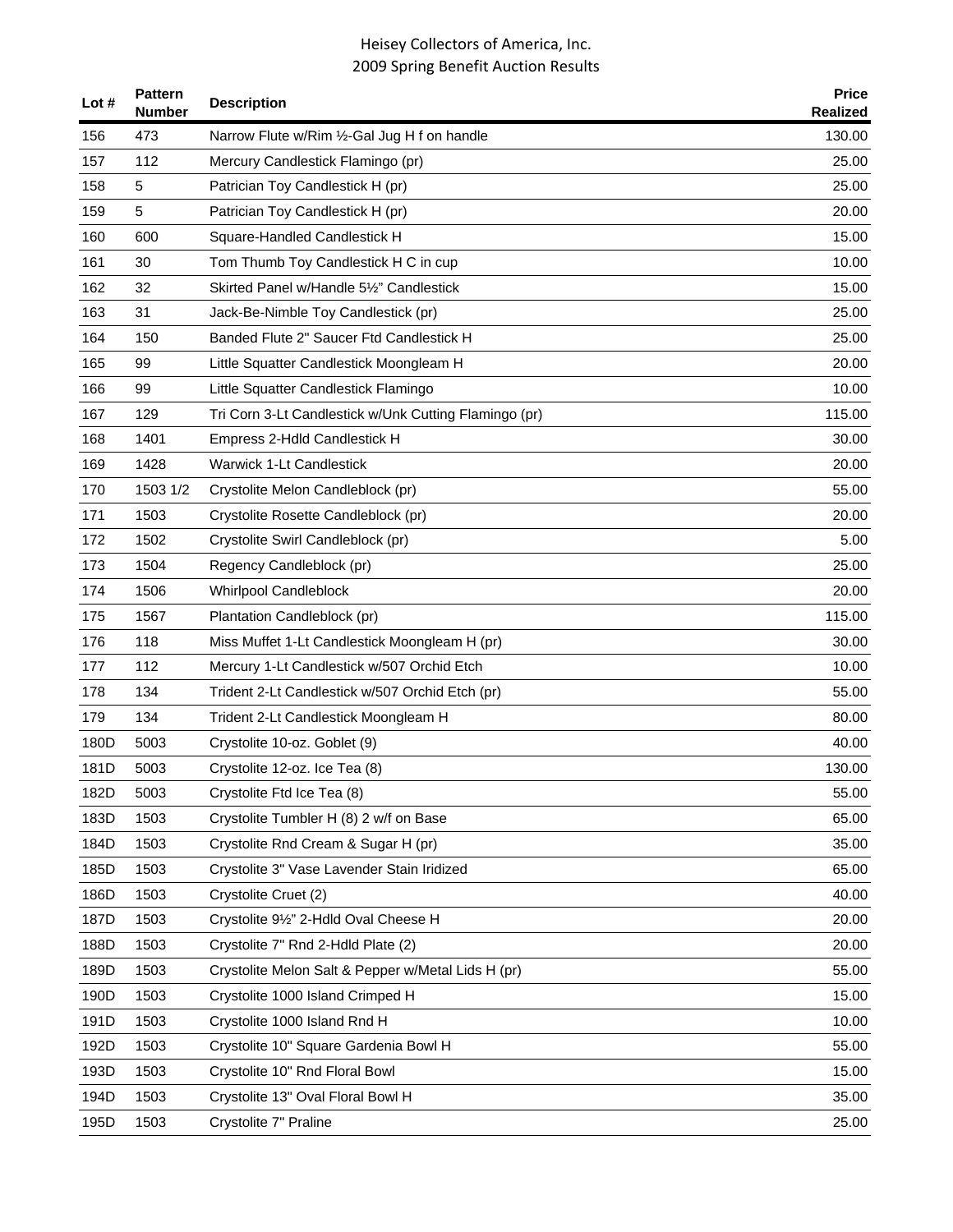| Lot $#$ | <b>Pattern</b><br>Number | <b>Description</b>                                                | <b>Price</b><br><b>Realized</b> |
|---------|--------------------------|-------------------------------------------------------------------|---------------------------------|
| 196D    | 1503 1/2                 | Crystolite 13" 3-Pt Relish H                                      | 30.00                           |
| 197D    | 1503                     | Crystolite 13" Oval 3-Pt Relish H                                 | 30.00                           |
| 198D    | 1503                     | Crystolite 11" Deep Salad Bowl H                                  | 35.00                           |
| 199D    | 1503                     | Crystolite Breakfast Preserve (2)                                 | 20.00                           |
| 200D    | 1503                     | Crystolite 2-Pt Conserve f on Rim                                 | 10.00                           |
| 201D    | 1503                     | Crystolite Jam Jar w/Non Heisey Ladle H                           | 35.00                           |
| 202D    | 1503                     | Crystolite Hdld Jelly w/Spider Bottom (1), 3" Coaster/Ashtray (1) | 15.00                           |
| 203D    | 1503                     | Crystolite 2-Hdld Jelly H                                         | 22.50                           |
| 204D    | 1503                     | Crystolite 6" Oval Pickle H                                       | 15.00                           |
| 205D    | 1503                     | Crystolite 2-Hdld Covered Jelly                                   | 25.00                           |
| 206D    | 1503                     | Crystolite 4-Pt Clover Leaf Relish (2)                            | 25.00                           |
| 207D    | 1503                     | Crystolite 4-Pt Rnd Relish                                        | 30.00                           |
| 208D    | 1503                     | Crystolite 3" Ashtrays H (4) One F, Ftd Cigarette Holder (2) H    | 40.00                           |
| 209D    | 1503                     | Crystolite Leaf Ind Nut Dish (7)                                  | 10.00                           |
| 210D    | 1503                     | Crystolite 4" Nappy w/Metal Handle and Glass Fruit H              | 25.00                           |
| 211D    | 1503                     | Crystolite Ice Bucket No Handle H                                 | 20.00                           |
| 212D    | 1503                     | Crystolite 7" Oval Plate H (1), Ind Swan Nut H (2), 6" Vase H (1) | 45.00                           |
| 213D    | 1503                     | Crystolite 6" Flared Vase (2)                                     | 25.00                           |
| 214D    | 1428                     | Warwick 9" Cornucopia                                             | 45.00                           |
| 215D    | 1503                     | Crystolite Shell Mayonnaise                                       | 15.00                           |
| 216     | 5048                     | <b>Rooster Head Cocktail</b>                                      | 80.00                           |
| 217     | 1560                     | Victorian Belle Bell                                              | 20.00                           |
| 218     | 6                        | Mike Owens Bust                                                   | 10.00                           |
| 219     | 1469 1/2                 | Ridgeleigh 3" Candleblock (pr)                                    | 35.00                           |
| 220     | 1519                     | Waverly 10" Demi Torte w/515 Heisey Rose Etch                     | 20.00                           |
| 221     | 1519                     | Waverly 9" Gardenia Bowl w/515 Heisey Rose Etch                   | 25.00                           |
| 222     | 1519                     | Waverly 3-Lt Candlestick w/515 Heisey Rose Etch H (pr)            | 75.00                           |
| 223     | 1615                     | Flame 2-Lt Candlestick w/515 Heisey Rose Etch H (pr)              | 175.00                          |
| 224     | 134                      | Trident 2-Lt Candlestick w/515 Heisey Rose Etch (pr)              | 35.00                           |
| 225     | 1519                     | Waverly 6" Low Ftd Compote w/515 Heisey Rose Etch                 | 20.00                           |
| 226     | 1509                     | Queen Ann 51/2" Mint w/515 Heisey Rose Etch                       | 25.00                           |
| 227     | 1519                     | Waverly 6" Ftd Honey w/515 Heisey Rose Etch Sterling Base H       | 20.00                           |
| 228     | 5072                     | Rose Champagne w/515 Heisey Rose Etch H (4)                       | 45.00                           |
| 229     | 5072                     | Rose Oyster Cocktail w/515 Heisey Rose Etch H (4)                 | 45.00                           |
| 230     | 5072                     | Rose Claret w/515 Heisey Rose Etch (4)                            | 35.00                           |
| 231     | 142                      | Cascade 3-Lt Candlestick w/515 Heisey Rose Etch (pr)              | 60.00                           |
| 232     | 1                        | <b>Ringneck Pheasant</b>                                          | 55.00                           |
| 233     | 100                      | Asiatic Pheasant H (pr)                                           | 210.00                          |
| 234     | 1550                     | Dolphin Fish Bowl H                                               | 235.00                          |
| 235     | 5058                     | Penguin Sherry Bottle                                             | 350.00                          |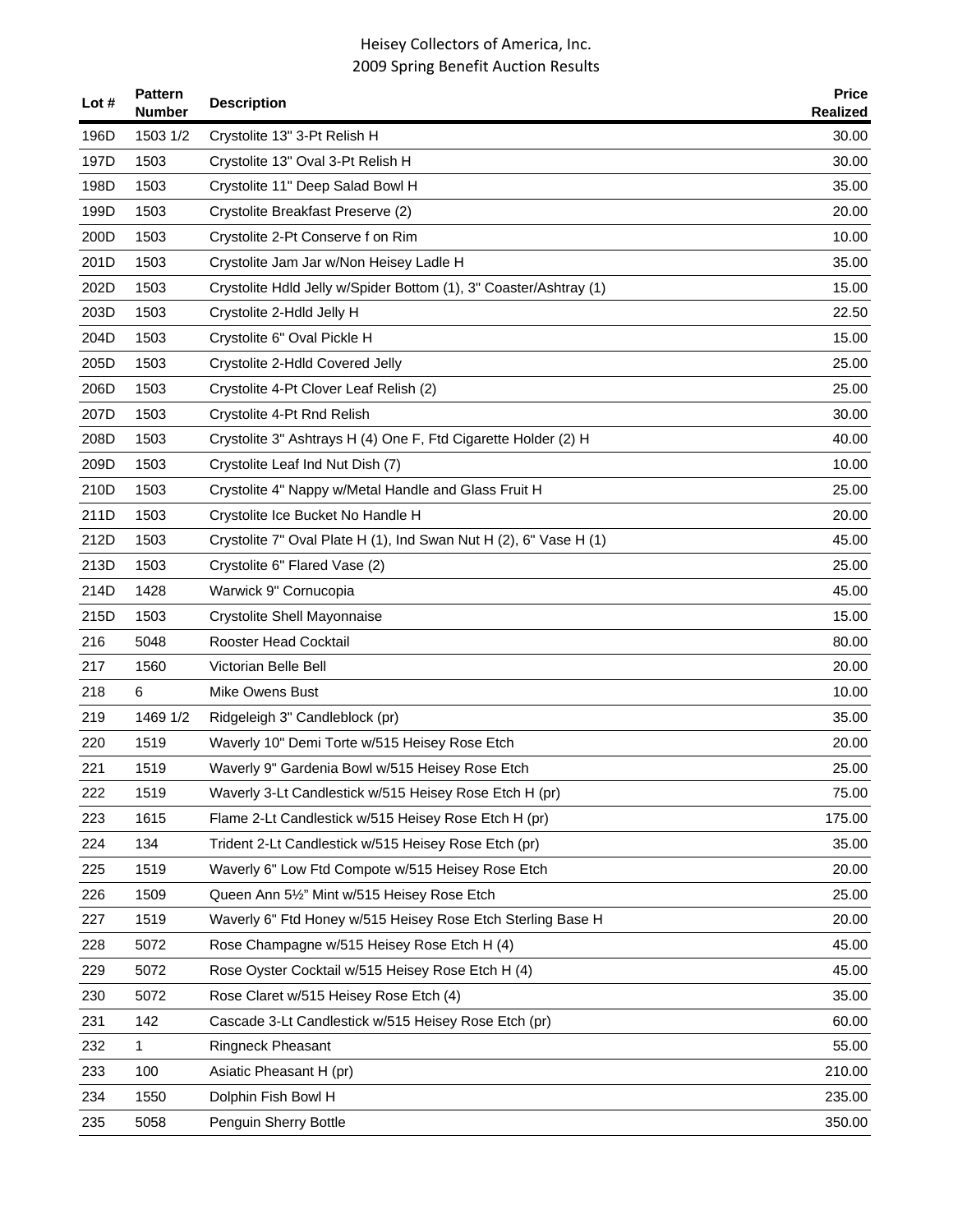| Lot $#$ | <b>Pattern</b><br>Number | <b>Description</b>                                                     | <b>Price</b><br><b>Realized</b> |
|---------|--------------------------|------------------------------------------------------------------------|---------------------------------|
| 236     | 1489                     | Puritan 41/2" Horsehead Ashtray (2) One f                              | 65.00                           |
| 237     | 2                        | <b>Giraffe Head Turned Back</b>                                        | 150.00                          |
| 238     | 1951A                    | Elephant Hdld Beer Mug                                                 | 210.00                          |
| 239     | 1489                     | Puritan Cigarette Box w/Horsehead Finial Bottom Repair                 | 55.00                           |
| 240     | 1489                     | Puritan Horsehead Finial w/Base Made From Cigarette Box Lid            | 27.50                           |
| 241     | 5066                     | <b>Horsehead Cocktail</b>                                              | 130.00                          |
| 242     | 5065                     | <b>Colt Stem Cocktail</b>                                              | 120.00                          |
| 243     | 5063                     | <b>Bantam Rooster Cocktail</b>                                         | 350.00                          |
| 244     | 5038                     | Rooster Stem Cocktail (2)                                              | 150.00                          |
| 245     | 5058                     | Goose Stem Cocktail                                                    | 85.00                           |
| 246     | 5058                     | Rooster Stem Sherry (2) One w/Foot Repair                              | 85.00                           |
| 247     | 4                        | Swan Bubble In Tail                                                    | 400.00                          |
| 248     | 1                        | Pouter Pigeon H Non Mold Fill On Bottom                                | 325.00                          |
| 249     | 1557                     | Fighting Rooster f On Comb                                             | 35.00                           |
| 250     | 1554                     | Fish Book End (pr)                                                     | 110.00                          |
| 251     | 2                        | Clydesdale                                                             | 270.00                          |
| 252     | 100                      | <b>Asiatic Pheasant H</b>                                              | 75.00                           |
| 253     | 1                        | Rooster Sun Purple                                                     | 100.00                          |
| 254     | $\overline{c}$           | Hen H                                                                  | 300.00                          |
| 255     | 1                        | Filly Head Forward                                                     | 600.00                          |
| 256     | 1522                     | Colt Standing, 1527 Colt Kicking, 1529 Colt Balking (3-Pcs)            | 170.00                          |
| 257     | 1                        | Elephant Large, 2 Elephant Medium, 3 Elephant Small (3-Pcs)            | 500.00                          |
| 258     | 1553                     | Sparrow                                                                | 25.00                           |
| 259     | 10                       | Mallard Wings Down, 11 Mallard Wings Half, 12 Mallard Wings Up (3-Pcs) | 200.00                          |
| 260     | 1538                     | Rabbit Paperweight                                                     | 75.00                           |
| 261     | 1541                     | Scotty f On Base                                                       | 55.00                           |
| 262     | 1                        | Airedale                                                               | 700.00                          |
| 263     | 1                        | Donkey                                                                 | 110.00                          |
| 264     | 1540                     | Oscar Plug Horse                                                       | 35.00                           |
| 265     | 21                       | Wood Duckling Floating, 22 Wood Duckling Standing (2-Pcs)              | 110.00                          |
| 266     | 5                        | Cygnet One H One f (pr)                                                | 150.00                          |
| 267     | 1205                     | Fancy Loop Toothpick Emerald Worn Gold                                 | 55.00                           |
| 268     | 5072                     | Rose Stem Cocktail w/515 Heisey Rose Etch (4) Two H Two Rim Repair     | 10.00                           |
| 269     | 1519                     | Waverly Square Cov Butter w/515 Heisey Rose Etch                       | 40.00                           |
| 270     | 5072                     | Rose Stem Ftd Ice Tea w/515 Heisey Rose Etch H (2) One Ground Bottom   | 10.00                           |
| 271D    | 5072                     | Rose Stem Low Sherbet w/515 Heisey Rose Etch (4) One H                 | 10.00                           |
| 272     | 5072                     | Rose Stem Goblet w/515 Heisey Rose Etch H (2)                          | 10.00                           |
| 273     | 5072                     | Rose Stem Wine w/515 Heisey Rose Etch H (4)                            | 20.00                           |
| 274D    | 3390                     | Carcassonne Sherbet w/Cobalt Bowl                                      | 40.00                           |
| 275     | 3390                     | Carcassonne 2-oz. Bar Cobalt                                           | 60.00                           |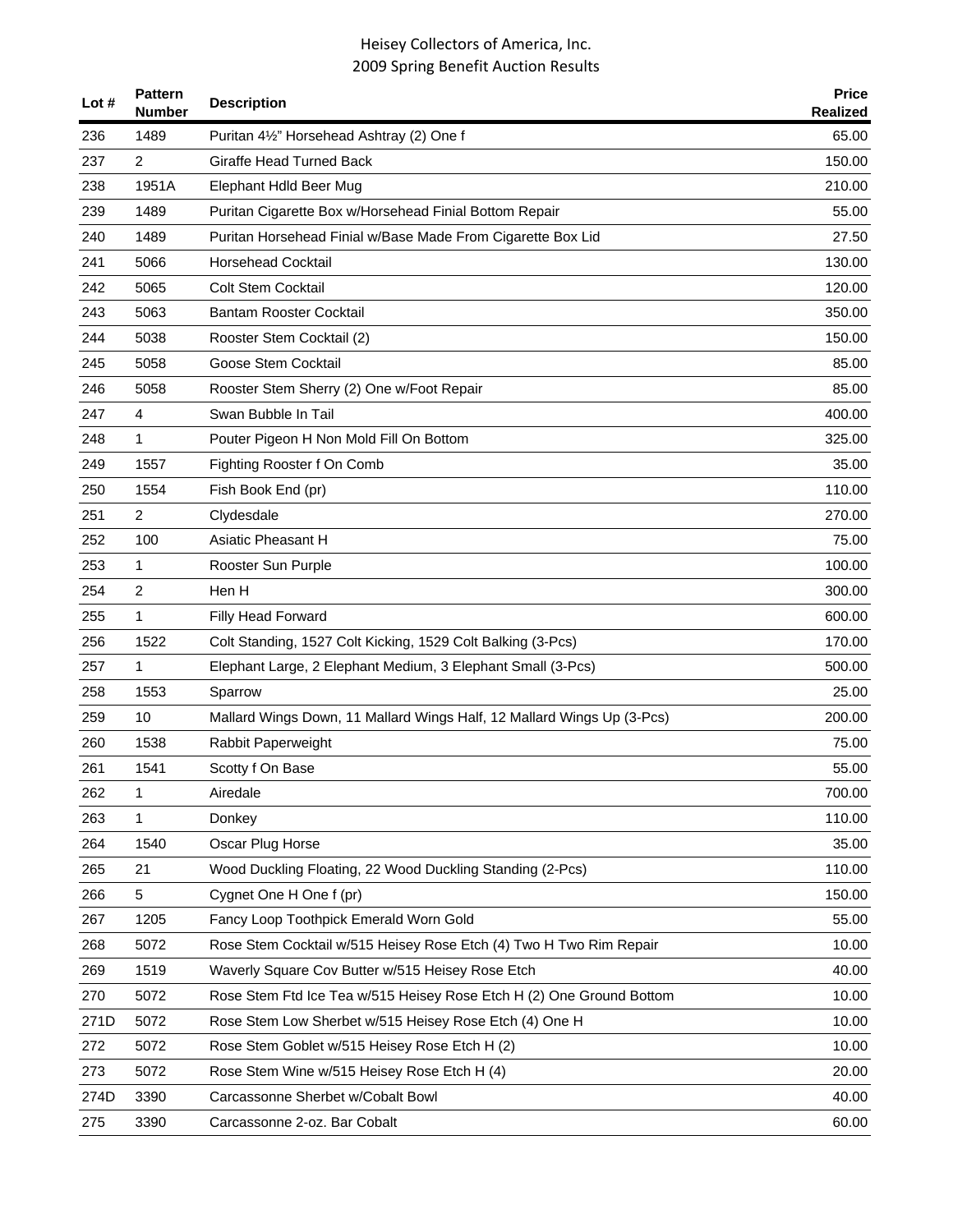| Lot $#$ | <b>Pattern</b><br><b>Number</b> | <b>Description</b>                                  | <b>Price</b><br><b>Realized</b> |
|---------|---------------------------------|-----------------------------------------------------|---------------------------------|
| 276     | 3404                            | Spanish Cocktail Cobalt Bowl (2)                    | 100.00                          |
| 277     | 3404                            | Spanish Goblet Cobalt Bowl (2)                      | 155.00                          |
| 278     | 5022                            | Graceful Wine w/507 Orchid Etch (2)                 | 110.00                          |
| 279     | 5025                            | Tyrolean Wine w/507 Orchid Etch (2)                 | 30.00                           |
| 280D    | 5025                            | Tyrolean Ftd Juice w/507 Orchid Etch (2)            | 25.00                           |
| 281     | 1509                            | Queen Ann Cup & Saucer w/507 Orchid Etch (6-Sets)   | 75.00                           |
| 282     | 3389                            | Duquesne 10-oz. Luncheon Tumbler w/507 Orchid Etch  | 110.00                          |
| 283     | 5025                            | Tyrolean Cocktail w/507 Orchid Etch H (2)           | 50.00                           |
| 284     | 3304                            | Universal Shrimp Icer w/Liner w/507 Orchid Etch (2) | 90.00                           |
| 285     | 5025                            | Tyrolean Ftd Ice Tea w/507 Orchid Etch H (2)        | 25.00                           |
| 286     | 4182                            | Thin 6" Plate w/507 Orchid Etch (2)                 | 140.00                          |
| 287     | 3381                            | Creole Saucer Champagne Alexandrite                 | 60.00                           |
| 288     | 3381                            | Creole Cocktail Alexandrite                         | 75.00                           |
| 289     | 3381                            | Creole Ftd Soda Alexandrite                         | 75.00                           |
| 290     | 1401                            | Empress D.F. Floral Bowl Alexandrite                | 425.00                          |
| 291     | 1519                            | Waverly Cruet w/515 Heisey Rose Etch                | 70.00                           |
| 292     | 3                               | Elephant Small H                                    | 125.00                          |
| 293     | 12                              | Mallard Wings Up H                                  | 75.00                           |
| 294     | 11                              | Mallard Wings Half                                  | 50.00                           |
| 295     | 100                             | Asiatic Pheasant H                                  | 95.00                           |
| 296D    | 1553                            | Sparrow Bottom Unfinished                           | 35.00                           |
| 297     | 1295                            | Beaded Swag Toothpick "Mother 1902" Ruby Flash      | 35.00                           |
| 298     | 1205                            | Pineapple & Fan Toothpick Emerald w/Gold            | 40.00                           |
| 299     | 343                             | Sunburst Toothpick Non Fill On Rim                  | 10.00                           |
| 300     | 150                             | <b>Banded Flute Toothpick H</b>                     | 55.00                           |
| 301D    | 351                             | Priscilla Toothpick H f On Base                     | 15.00                           |
| 302D    | 300                             | Peerless Toothpick                                  | 15.00                           |
| 303D    | 300                             | Peerless Toothpick Gold H                           | 25.00                           |
| 304D    | 354                             | Flat Panel Toothpick Minor Roughness                | 60.00                           |
| 305     | 310                             | Ring Band Toothpick Souv "Waterville Ma" Custard    | 15.00                           |
| 306     | 315                             | Beaded Panel & Sunburst Toothpick w/Gold H f On Rim | 25.00                           |
| 307     | 1220                            | Punty Band Toothpick Gold & Rose Décor Custard H    | 20.00                           |
| 308     | 341                             | Puritan Toothpick Ftd H                             | 45.00                           |
| 309     | 1225                            | Plain Band Toothpick Leaf Engraved w/Gold Band      | 15.00                           |
| 310     | 339                             | Continental Toothpick H f On Rib                    | 22.50                           |
| 311D    | 353                             | Medium Flat Panel Toothpick f                       | 12.50                           |
| 312D    | 1200                            | Cut Block Toothpick "Pan American Expo" Ruby Flash  | 45.00                           |
| 313     | 1235                            | Beaded Panel & Sunburst Toothpick Gold Décor        | 45.00                           |
| 314D    | 1220                            | Punty Band Toothpick "Ocean City" Ruby Flash H      | 25.00                           |
| 315     | 1255                            | Pineapple & Fan Toothpick Good Gold                 | 20.00                           |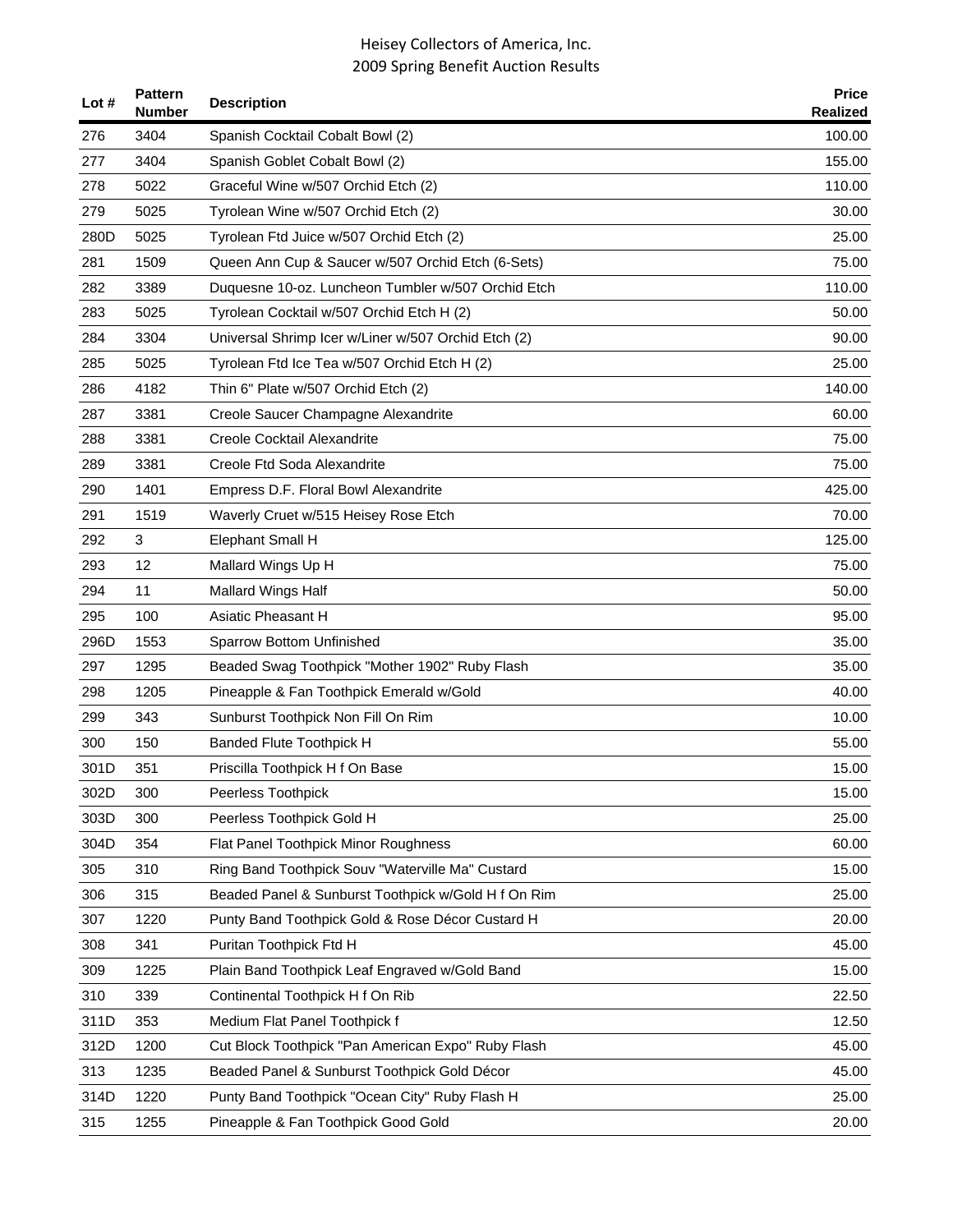| Lot# | <b>Pattern</b><br><b>Number</b> | <b>Description</b>                                  | <b>Price</b><br><b>Realized</b> |
|------|---------------------------------|-----------------------------------------------------|---------------------------------|
| 316  | 1776                            | Kalonyal Toothpick H                                | 240.00                          |
| 317  | 333                             | Waldorf Astoria Toothpick H                         | 40.00                           |
| 318  | 335                             | Prince Of Wales Plumes Toothpick Worn Gold H        | 45.00                           |
| 319  | 1280                            | Winged Scroll Toothpick Good Gold Custard           | 45.00                           |
| 320  | 300                             | Peerless Cordial H                                  | 24.00                           |
| 321  | 3304                            | Universal Cordial (2) One w/Gray Cut                | 15.00                           |
| 322  | 5023                            | <b>Continental Cordial</b>                          | 50.00                           |
| 323  | 3409                            | Plymouth Wine                                       | 10.00                           |
| 324  | 5089                            | <b>Princess Claret H</b>                            | 5.00                            |
| 325  | 5078                            | Park Avenue Cordial H                               | 80.00                           |
| 326  | 3333                            | Old Glory Cordial w/413 Renaissance Etch H          | 35.00                           |
| 327  | 337                             | <b>Touraine Cordial H</b>                           | 55.00                           |
| 328  | 6003                            | Tempo Cordial H                                     | 75.00                           |
| 329  | 1200                            | Fandango Wine                                       | 45.00                           |
| 330  | 373                             | <b>Colonial Cordial</b>                             | 25.00                           |
| 331  | 359                             | Colonial 3/4-oz. Pony Brandy N O H                  | 5.00                            |
| 332  | 3304                            | Universal Pousse Café                               | 10.00                           |
| 333  | 300                             | Peerless 3-oz. Cocktail                             | 10.00                           |
| 334  | 341                             | Puritan 3-oz. Sherry H                              | 5.00                            |
| 335  | 339                             | <b>Continental Wine H</b>                           | 5.00                            |
| 336  | 6091                            | Cabochon Cordial                                    | 20.00                           |
| 337  | 300                             | Peerless Cordial H                                  | 5.00                            |
| 338  | 359                             | Colonial 3/4-oz. Cordial H                          | 7.50                            |
| 339  | 3390                            | Carcassonne Cordial Sahara                          | 20.00                           |
| 340  | 3408                            | Jamestown Sherry w/941 Barcelona Cutting            | 20.00                           |
| 341  | 5079                            | Pan American Cocktail                               | 5.00                            |
| 342  | 359                             | Colonial Pony Brandy H M                            | 20.00                           |
| 343  | 4227                            | Favor Vase Cobalt                                   | 90.00                           |
| 344  | 4228                            | Favor Vase Cobalt                                   | 140.00                          |
| 345  | 4229                            | Favor Vase Cobalt                                   | 130.00                          |
| 346  | 4230                            | Favor Vase Cobalt                                   | 120.00                          |
| 347  | 4231                            | Favor Vase Cobalt                                   | 120.00                          |
| 348  | 4232                            | Favor Vase Cobalt                                   | 0.00                            |
| 349  | 433                             | Greek Key 71/2" Nappy H Shows Wear                  | 20.00                           |
| 350D |                                 | Tool Stem Carrier From Heisey Factory               | 65.00                           |
| 351  | 1567                            | Plantation Champagne (8)                            | 60.00                           |
| 352  | 200                             | Windsor 7" Candlestick (pr)                         | 45.00                           |
| 353  | 301                             | Old Williamsburg 2-Lt Candelabrum                   | 90.00                           |
| 354  | 1540                            | Lariat 2-Lt Candlestick Unk Morning Glory Etch (pr) | 30.00                           |
| 355  | 300 1/2                         | Peerless 12" Vase (1), 15" Vase H (1)               | 60.00                           |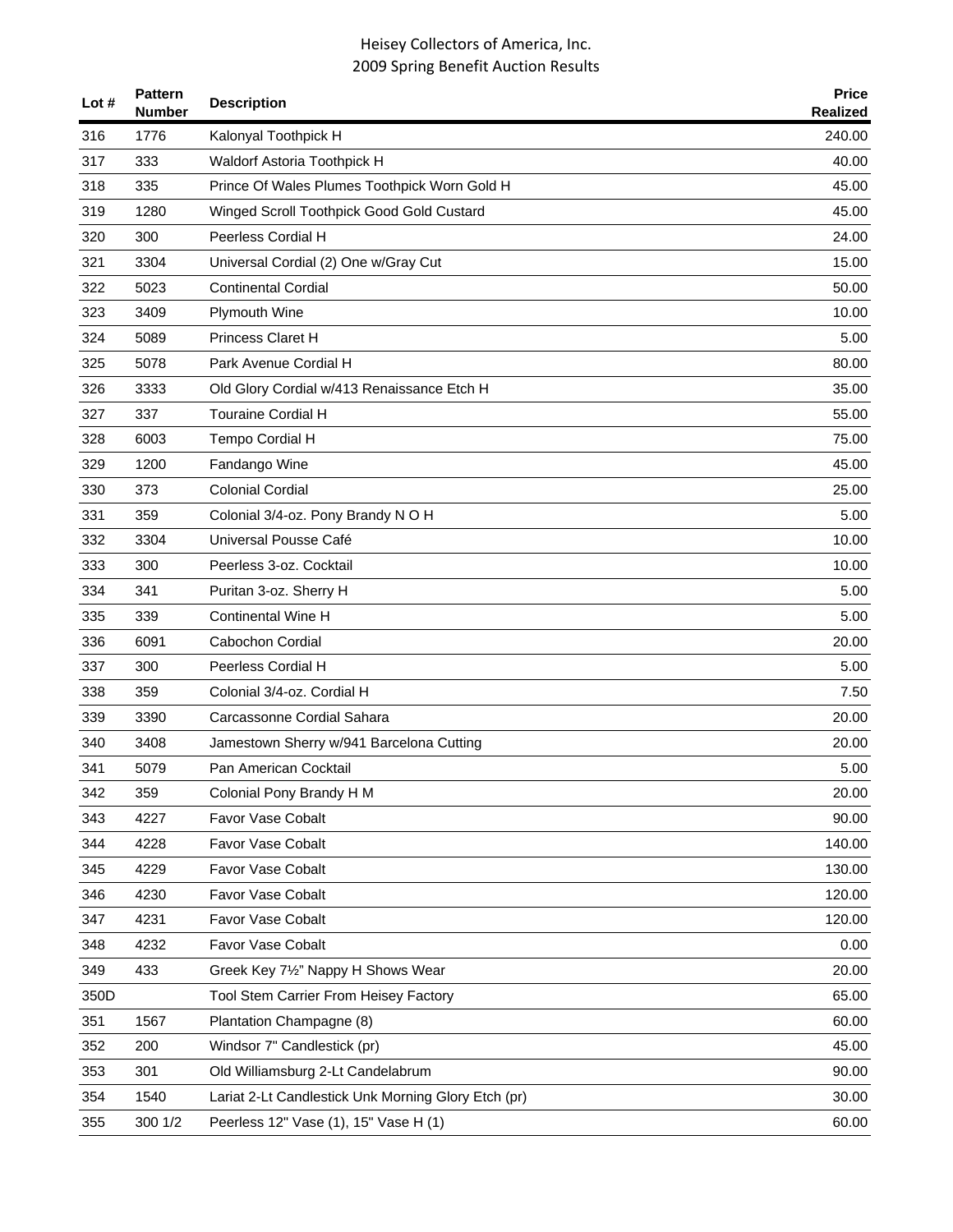| Lot # | <b>Pattern</b><br><b>Number</b> | <b>Description</b>                                         | <b>Price</b><br>Realized |
|-------|---------------------------------|------------------------------------------------------------|--------------------------|
| 356   | 1503                            | Crystolite Hurricane Base HH (pr)                          | 30.00                    |
| 357   | 5025                            | Tyrolean Sherbet w/Unk Floral Cutting (6) Four f           | 20.00                    |
| 358   | 6010                            | Finesse 5-oz. Ftd Soda (6)                                 | 30.00                    |
| 359   | 1567                            | Plantation Cream & Sugar w/Tray                            | 80.00                    |
| 360   | 1295                            | Beaded Swag Wine Souv "Rib Falls Wisc" Custard (3)         | 15.00                    |
| 361   | $300 - 4$                       | Old Williamsburg 4-Lt Candelabrum                          | 250.00                   |
| 362   | 1519                            | Waverly 8" Plate w/507 Orchid Etch Use Marks (4)           | 25.00                    |
| 363   | 339                             | Continental Water Bottle w/Minor Corner Roughness          | 5.00                     |
| 364   | 1567                            | Plantation 2-Comp Dressing Bowl H                          | 15.00                    |
| 365   | 25                              | Federal 91/2" Candlestick                                  | 20.00                    |
| 366   | 1401                            | Empress 101/2" Square Plate H Slight Use Marks (3)         | 10.00                    |
| 367   | 52                              | Short Individual Salt & Pepper Flamingo H (2-pr)           | 45.00                    |
| 368   | 3408                            | Jamestown Cordial w/497 Rosalie Etch H (2)                 | 50.00                    |
| 369   | 417                             | Double Rib & Panel Basket Moongleam H                      | 90.00                    |
| 370   | 417                             | Double Rib & Panel Basket Hawthorne H                      | 135.00                   |
| 371   | 393                             | Narrow Flute 9" Cottage Cheese H                           | 55.00                    |
| 372   | 300                             | Peerless Ftd Jelly H                                       | 10.00                    |
| 373   | 150                             | Banded Flute 12" Rnd Tray H Wear                           | 75.00                    |
| 374   | 355                             | Quator Double Domino Sugar H Corner f                      | 20.00                    |
| 375   | 1405                            | Ipswich Ftd Centerpiece w/Insert H                         | 110.00                   |
| 376   | 1541                            | <b>Scotty Dog</b>                                          | 75.00                    |
| 377   | 362                             | 7-oz. Syrup w/679 Windsor Cutting H                        | 15.00                    |
| 378   | 5025                            | Tyrolean Wine W/507 Orchid Etch H (8) One Repair One Rim f | 95.00                    |
| 379D  | 1255                            | Pineapple & Fan Punch Cup Souv "Buffalo 1901" Good Gold    | 10.00                    |
| 380   | 1205                            | Fancy Loop Tall Celery                                     | 40.00                    |
| 381   | 3408                            | Jamestown Ftd Juice w/965 Narcissus Cutting                | 15.00                    |
| 382   | 1540                            | Lariat Lid To Small Candy Box w/680 Moonglo Cutting        | 12.50                    |
| 383   | 5057                            | Suez Ftd Ice Tea w/1059 Mid West Cutting H (8)             | 65.00                    |
| 384   | 1469                            | Ridgeleigh Candle Vase Sahara                              | 60.00                    |
| 385   | 1428                            | Warwick 2-Lt Candlestick Sahara H (pr)                     | 115.00                   |
| 386   | 1428                            | Warwick 1-Lt Candleholder Sahara H (pr)                    | 85.00                    |
| 387   | 1469                            | Ridgeleigh Square Candleholder (pr)                        | 25.00                    |
| 388   | 31                              | Jack-Be-Nimble Candlestick H (pr)                          | 25.00                    |
| 389   | 33                              | Skirted Panel Candlestick H (pr) f On One Cup              | 15.00                    |
| 390   | 113                             | Mars Candlestick Sahara (pr)                               | 200.00                   |
| 391   | 1252                            | Twist Candlestick Moongleam (pr)                           | 50.00                    |
| 392   | 7000                            | Sunflower Candlestick (pr)                                 | 20.00                    |
| 393   | 5                               | Patrician 71/2" Candlestick (1), 9" Candlestick (1)        | 35.00                    |
| 394   | 1404                            | Old Sandwich Ftd Tumbler H (8)                             | 45.00                    |
| 395   | 1567                            | Plantation Cream & Sugar H (pr)                            | 30.00                    |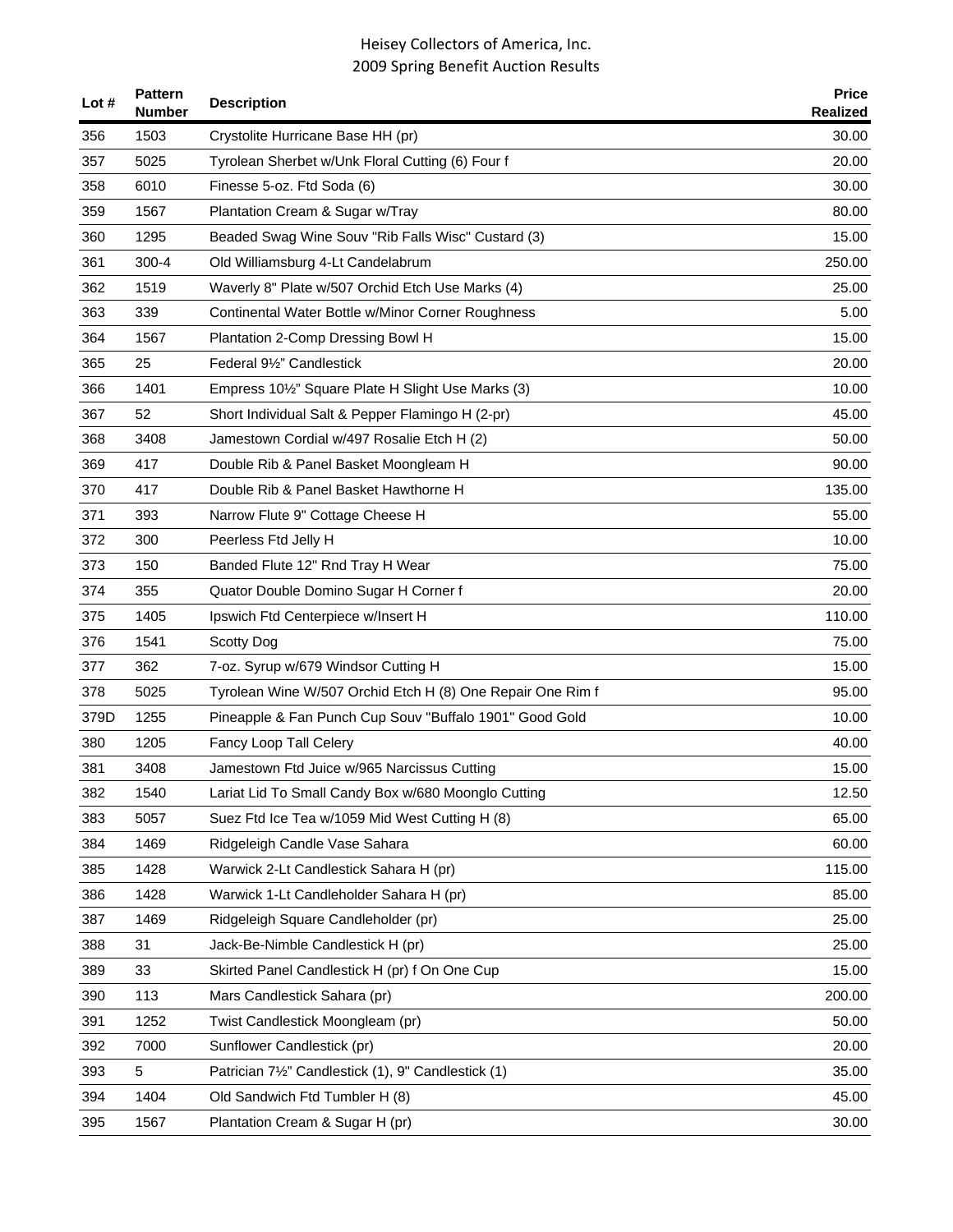| Lot $#$ | <b>Pattern</b><br><b>Number</b> | <b>Description</b>                                                                                             | <b>Price</b><br><b>Realized</b> |
|---------|---------------------------------|----------------------------------------------------------------------------------------------------------------|---------------------------------|
| 396     | 1503                            | Crystolite 13" 3-Pt Relish                                                                                     | 20.00                           |
| 397     | 1503                            | Crystolite Ind Cream & Sugar w/Tray H                                                                          | 15.00                           |
| 398     | 359                             | Colonial Cocktail H (6)                                                                                        | 25.00                           |
| 399     | 540                             | Lariat 10" 3-Pt Relish                                                                                         | 25.00                           |
| 400     | 339                             | Colonial 10" Comport H                                                                                         | 35.00                           |
| 401     | 387                             | 6" Vase H                                                                                                      | 35.00                           |
| 402     | 150                             | Banded Flute 10" Tray H                                                                                        | 30.00                           |
| 403     | 134                             | Trident 2-Lt Candlestick Sahara Top, Alexandrite Base                                                          | 2,600.00                        |
| 404     | 1192                            | Inside Scallop 8" Shallow Nappy Vaseline H                                                                     | 325.00                          |
| 405     | 1404                            | Old Sandwich 16-oz. Cream Cobalt H                                                                             | 275.00                          |
| 406     | 141                             | Edna U-Shaped Candlestick H (pr)                                                                               | 300.00                          |
| 407     | 1200                            | <b>Cut Block Tall Celery</b>                                                                                   | 55.00                           |
| 408     | 1489                            | Puritan Cigarette Box Sitting Pony Finial Lip f                                                                | 350.00                          |
| 409     | 1401                            | Empress D.F. Candy Box No Lid                                                                                  | 90.00                           |
| 410     | 1000                            | Maezene Whimsy Vase Made From Marmalade Alexandrite                                                            | 180.00                          |
| 411     | 480                             | Daisy & Leaves Fruit Basket Flowers Overcut H                                                                  | 125.00                          |
| 412     | 129                             | Horsehead Large Stopper (1), 118 Rooster Head Stopper (1)                                                      | 225.00                          |
| 413     | 77                              | Duck Cologne Stopper Flamingo (1), 77 Duck Cologne Stopper Moongleam (1), 5066 Base<br>To Horsehead Sherry (1) | 50.00                           |
| 414     | 3350                            | Wabash Parfait w/440 Frontenac Etch Marigold Bowl H (3)                                                        | 40.00                           |
| 415     | 5066                            | Horsehead Sherry w/Cut Star Bottom                                                                             | 150.00                          |
| 416     | 1522                            | <b>Colt Standing Honey Amber</b>                                                                               | 225.00                          |
| 417     | 1540                            | Plug Horse Oscar Honey Amber                                                                                   | 475.00                          |
| 418     | 1401                            | Empress Lion Ftd Bowl Sahara Foot f                                                                            | 180.00                          |
| 419     | 1401                            | Empress 15" Rnd Tray Sahara H                                                                                  | 95.00                           |
| 420     | 310                             | Ring Band 51/2" X 81/2" Oblong Tray Custard Good Gold Band                                                     | 75.00                           |
| 421     | 1280                            | Winged Scroll 4" Pin Tray Emerald Worn Gold                                                                    | 275.00                          |
| 422     | 1280                            | Winged Scroll 13" Tray Custard                                                                                 | 195.00                          |
| 423     | 4                               | Essex Candlestick (pr)                                                                                         | 60.00                           |
| 424     | 325                             | Pillows Toothpick H                                                                                            | 125.00                          |
| 425     | 333                             | Waldorf Astoria Toothpick H                                                                                    | 55.00                           |
| 426     | 327                             | Touraine Toothpick Souv "River Falls" Ruby Flash H                                                             | 340.00                          |
| 427     | 1205 1/2                        | Fancy Loop Bar Glass Emerald w/Gold Rim (2)                                                                    | 75.00                           |
| 428     | 419                             | Sussex 8-oz. Goblet Moongleam H                                                                                | 35.00                           |
| 429     | 5058                            | Goose Sherry                                                                                                   | 100.00                          |
| 430     | 3389                            | Duquesne 4-oz. Oyster Cocktail Tangerine                                                                       | 80.00                           |
| 431     | 4231                            | Favor Vase                                                                                                     | 65.00                           |
| 432     |                                 | Rooster Head Pendant w/14k Gold Bale Made From 5048 Rooster Head Cocktail Stem                                 | 35.00                           |
| 433     | 4206                            | Optic Tooth 8" Vase D O Flamingo Rim f                                                                         | 35.00                           |
| 434     | 4057                            | Cecilia 9" Vase Saturn Optic                                                                                   | 55.00                           |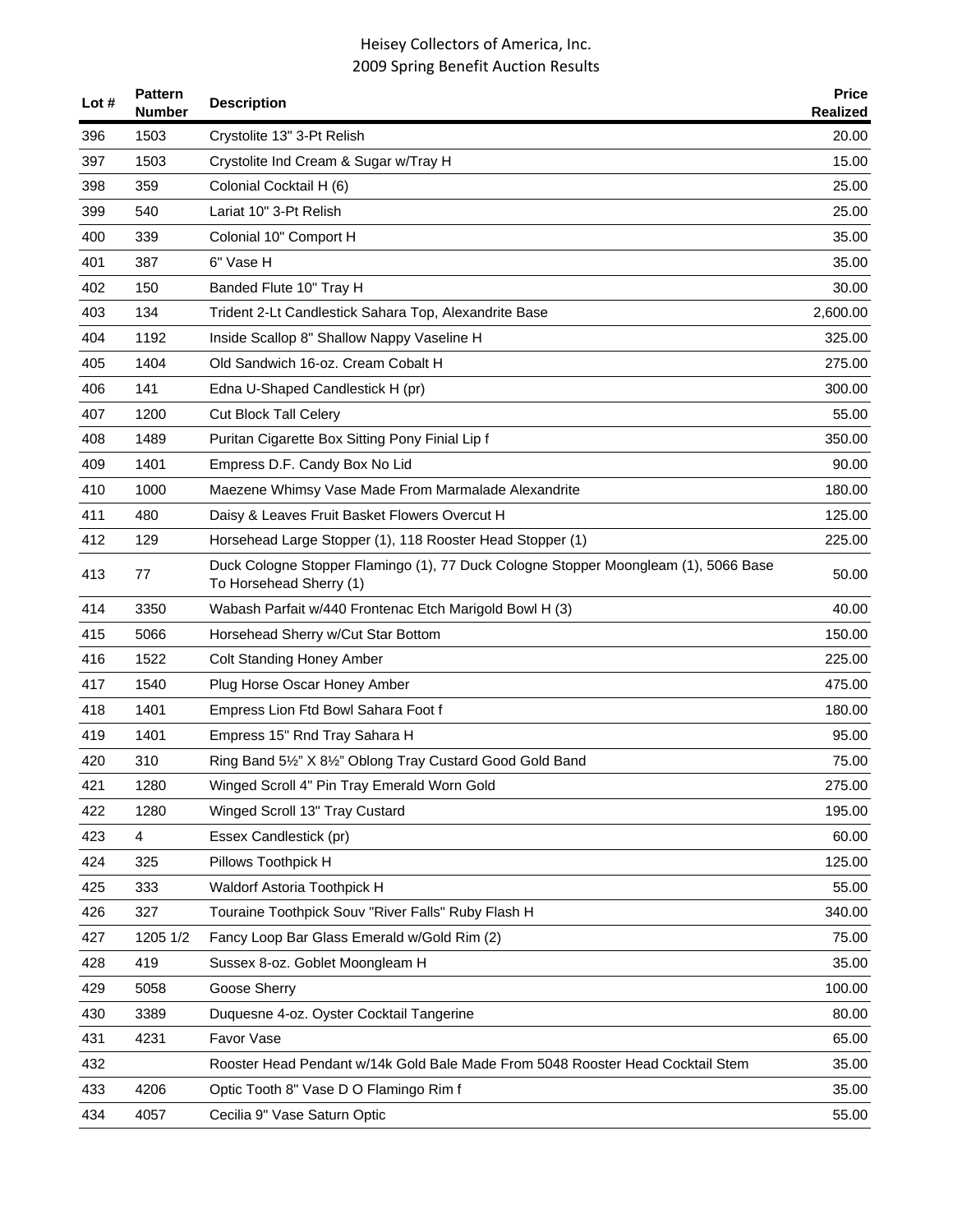| Lot # | <b>Pattern</b><br><b>Number</b> | <b>Description</b>                                                                                  | <b>Price</b><br><b>Realized</b> |
|-------|---------------------------------|-----------------------------------------------------------------------------------------------------|---------------------------------|
| 435   | 1183                            | Revere 1/2 lb Covered Candy Gold Trim                                                               | 20.00                           |
| 436   | 1540                            | Lariat 7" Vase Crimped Top Scratch                                                                  | 10.00                           |
| 437   | 1170                            | Pleat & Panel 8" Vase Flamingo H                                                                    | 55.00                           |
| 438   | 4027                            | Christos Decanter Monogram "KMS" Stopper X                                                          | 25.00                           |
| 439   | 300                             | Peerless Spooner w/Gold H                                                                           | 10.00                           |
| 440   | 112                             | Mercury Candlestick w/515 Heisey Rose Etch (pr)                                                     | 25.00                           |
| 441   | 1567                            | <b>Plantation Candleblock</b>                                                                       | 45.00                           |
| 442   | 473                             | Narrow Flute w/Rim Ind Strawberry Plate H                                                           | 65.00                           |
| 443   | 1191                            | Lobe Pickle/Olive Flamingo                                                                          | 20.00                           |
| 444   | 3380                            | Old Dominion 1-oz. Bar Sahara                                                                       | 35.00                           |
| 445   | 1184                            | Yeoman 4" Bow Tie Hdld Ashtray Flamingo                                                             | 25.00                           |
| 446   | 1201                            | Fandango Horseradish Jar w/Gold f                                                                   | 30.00                           |
| 447   | 411                             | Tudor 11" Plate w/Unk Cutting H Base f                                                              | 10.00                           |
| 448   | 1184                            | Yeoman 101/2" Dinner Plate Marigold Major Wear                                                      | 10.00                           |
| 449   | 1201                            | Fandango 9" Shallow Nappy F                                                                         | 30.00                           |
| 450   | 1519                            | Waverly 9" Nappy Crimped Rim w/515 Heisey Rose Etch                                                 | 50.00                           |
| 451   | 1519                            | Waverly 12" Crimped Floral Bowl w/515 Heisey Rose Etch                                              | 25.00                           |
| 452   | 1170                            | Pleat & Panel Hotel Cream Flamingo H                                                                | 10.00                           |
| 453   | 1229                            | Octagon Ftd Mayonnaise Flamingo                                                                     | 15.00                           |
| 454   | 142                             | Cascade 3-Lt Candlestick w/515 Heisey Rose Etch                                                     | 30.00                           |
| 455   | 5003                            | Crystolite 12-oz. Ice Tea H (5) One f Rim                                                           | 20.00                           |
| 456   | 1413                            | Cathedral Flared Vase Moongleam                                                                     | 750.00                          |
| 457   | 1246                            | Acorn & Leaves 101/2" Dinner Plate Flamingo (4)                                                     | 185.00                          |
| 458   | 407                             | Coarse Rib 6" Plate Flamingo H (1), 7" Plate Flamingo H (4)                                         | 10.00                           |
| 459   | 360                             | Winston Ashtray/Match Stand Flamingo H                                                              | 30.00                           |
| 460   | 1183                            | Revere Ind Salt Flamingo (2)                                                                        | 15.00                           |
| 461   | 361                             | Irwin Ashtray/Cigarette Holder w/Lid Flamingo H                                                     | 120.00                          |
| 462   | 1229                            | Octagon Ind Nut w/Optic Flamingo H (3), Ind Nut Flamingo H (3)                                      | 35.00                           |
| 463   | 417                             | Double Rib & Panel Basket Flamingo H                                                                | 100.00                          |
| 464   | 417                             | Double Rib & Panel Mustard w/Lid Metal Spoon Flamingo H                                             | 25.00                           |
| 465   | 1184                            | Yeoman Cup (2) & Saucer (1) D O Flamingo H, 1186 Yeoman Saucer D O Flamingo H (1)                   | 15.00                           |
| 466   | 1252                            | Twist Covered Mustard Flamingo H (1), 4½" Plate Flamingo H (1), No. 2 Mustard Spoon<br>Crystal H(1) | 45.00                           |
| 467   | 1210                            | Frog Cheese Plate Flamingo                                                                          | 60.00                           |
| 468   | 1184                            | Yeoman 81/2" Bow Tie Hdld Candy Flamingo                                                            | 40.00                           |
| 469   | 1253                            | Tricorner Mint w/Cover Flamingo H                                                                   | 45.00                           |
| 470   | 1401                            | Empress 6" Square Plate Flamingo H (2)                                                              | 15.00                           |
| 471   | 1401                            | Empress D.F. Mayonnaise Flamingo                                                                    | 25.00                           |
| 472   | 1401                            | Empress 2-Hdld Preserve Flamingo H                                                                  | 20.00                           |
| 473   | 1401                            | Empress 8" Ftd 2-Hdld Floral Bowl Flamingo                                                          | 25.00                           |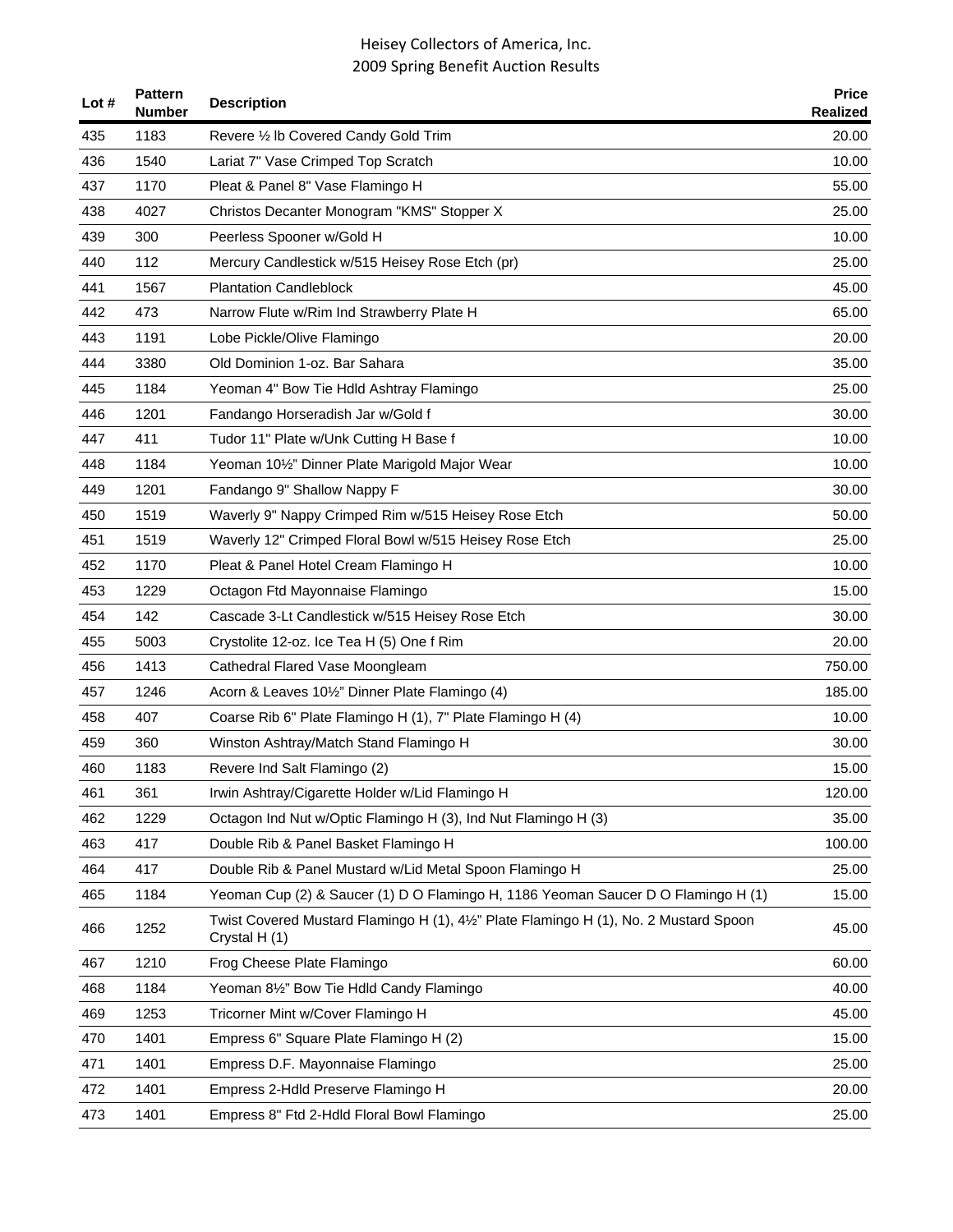| Lot $#$ | <b>Pattern</b><br><b>Number</b> | <b>Description</b>                                                                                                               | <b>Price</b><br><b>Realized</b> |
|---------|---------------------------------|----------------------------------------------------------------------------------------------------------------------------------|---------------------------------|
| 474     | 1401                            | Empress D.F. Cream Flamingo H, Sugar Flamingo H, Tray Flamingo (3-Pcs)                                                           | 65.00                           |
| 475     | 1229                            | Octagon 12" 2-Hdld Sandwich Plate Moongleam Wear                                                                                 | 15.00                           |
| 476     | 1252                            | Twist Nasturtium Bowl Moongleam H                                                                                                | 80.00                           |
| 477     | 1252                            | Twist 8" Nappy Moongleam H                                                                                                       | 25.00                           |
| 478     | 1243                            | Stepped Octagon 8" Plate Moongleam H                                                                                             | 5.00                            |
| 479     | 473                             | Narrow Flute w/Rim 8" Square Nappy H                                                                                             | 75.00                           |
| 480     | 353                             | Medium Flat Panel 10" Trumpet Vase H                                                                                             | 25.00                           |
| 481     | 463                             | Bonnet 9" Basket w/Unk Cutting H Base X                                                                                          | 30.00                           |
| 482     | 1469                            | Ridgeleigh 4" Hexagon Nappy H (3)                                                                                                | 10.00                           |
| 483     | 439                             | Fatima Ashtray                                                                                                                   | 15.00                           |
| 484     | 353                             | Medium Flat Panel Toothpick Tray H Repaired Base Corner                                                                          | 5.00                            |
| 485     | 352                             | Flat Panel Knife Rest Hh                                                                                                         | 50.00                           |
| 486     | 10                              | Muddler                                                                                                                          | 15.00                           |
| 487     | 11                              | Muddler                                                                                                                          | 40.00                           |
| 488     | 355                             | Quator Double Domino Sugar H                                                                                                     | 25.00                           |
| 489     | 393                             | Narrow Flute Ind Domino Sugar H                                                                                                  | 20.00                           |
| 490     | 1503                            | Crystolite 6" Oblong Ashtray H                                                                                                   | 30.00                           |
| 491     | 1503                            | Crystolite Ftd Cigarette Holder H (1), Oval Cigarette Holder (1), 3" Rnd Ashtray H (3), 4"<br>Square Ashtray H Rough Corners (1) | 25.00                           |
| 492     | 1503                            | Crystolite Puff Box w/Cover H (1), Cologne w/Stopper No Dauber Slightly Cloudy (1)                                               | 45.00                           |
| 493     | 10                              | Flower Block (2)                                                                                                                 | 15.00                           |
| 494     | 1567                            | Plantation Ftd Cheese w/516 Ivy Etch H                                                                                           | 25.00                           |
| 495     | 465                             | Recessed Panel 5-Lb Covered Candy Jar H                                                                                          | 550.00                          |
| 496     | 462                             | Plain Hexagon Basket w/Butterfly & Floral Cut H                                                                                  | 95.00                           |
| 497     | 109                             | Petticoat Dolphin Candlestick Made Into Lamp Flamingo w/Pink Lampshade (pr)                                                      | 125.00                          |
| 498     | 110                             | Sandwich Dolphin Candlestick Made Into Lamp Moongleam                                                                            | 225.00                          |
| 499     | 3386                            | Diamond Rose Pilsner Sahara                                                                                                      | 350.00                          |
| 500     | 459                             | Round Colonial Basket w/Unk Cutting H                                                                                            | 90.00                           |
| 501     | 459                             | Round Colonial Basket No Handle w/Unk Cutting H                                                                                  | 65.00                           |
| 502     | 4163                            | Whaley Mug w/Silver Overlay                                                                                                      | 35.00                           |
| 503     | 4163                            | Whaley Mug w/Krall Bird Cutting                                                                                                  | 475.00                          |
| 504     | 1951A                           | Elephant Hdld Beer Mug Amber Non Fill On Rim                                                                                     | 300.00                          |
| 505     | 3408                            | Jamestown Mug Hdld w/Floral Cutting Paper Label                                                                                  | 25.00                           |
| 506     | 3405                            | Alibi 3-oz. Cocktail w/9025 Chicken Chase Etch Moongleam Foot                                                                    | 100.00                          |
| 507     | 3389                            | Duquesne Parfait Tangerine Bowl Red Side                                                                                         | 120.00                          |
| 508     | 1404                            | Old Sandwich Cup Moongleam All f (3)                                                                                             | 25.00                           |
| 509     | 1404                            | Old Sandwich Candlestick Moongleam H (pr)                                                                                        | 200.00                          |
| 510     | 1404                            | Old Sandwich Parfait Moongleam H (4)                                                                                             | 100.00                          |
| 511     | 1404                            | Old Sandwich Toddy Moongleam H f (2)                                                                                             | 80.00                           |
| 512     | 1404                            | Old Sandwich Decanter H Slightly Cloudy                                                                                          | 140.00                          |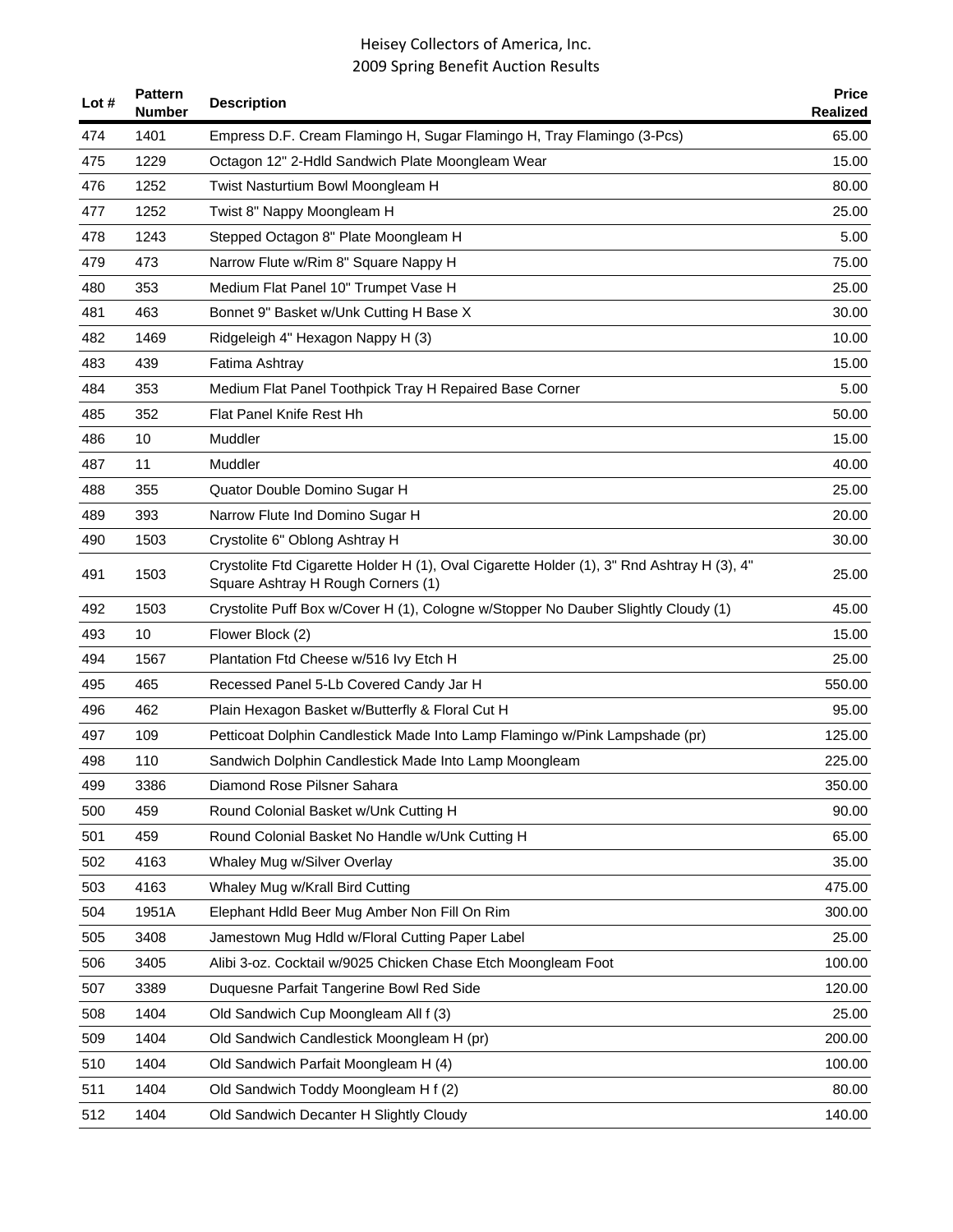| Lot $#$ | <b>Pattern</b><br><b>Number</b> | <b>Description</b>                                                   | <b>Price</b><br><b>Realized</b> |
|---------|---------------------------------|----------------------------------------------------------------------|---------------------------------|
| 513     | 1404                            | Old Sandwich 18-Oz Mug w/Unk Cutting H Rim f                         | 60.00                           |
| 514     | 5012                            | Urn 7" Vase H                                                        | 70.00                           |
| 515     | 1404                            | Old Sandwich Wine H (4)                                              | 45.00                           |
| 516     | 4035                            | Bethel Decanter w/812 Sweet Briar Cutting                            | 115.00                          |
| 517     | 3420                            | Milwaukee Pilsner                                                    | 55.00                           |
| 518     | 1403                            | Half Circle Ind Cream & Sugar Sahara H                               | 70.00                           |
| 519     | 1280                            | Winged Scroll Toothpick Gold Trim Custard                            | 50.00                           |
| 520     | 2                               | Salad Fork f & Spoon Decorated Handle (2-Pcs)                        | 50.00                           |
| 521     | 3                               | Piglet Sitting (1), No. 2 Piglet Standing (2)                        | 180.00                          |
| 522     | 1                               | Minuet Girl Base Repair                                              | 50.00                           |
| 523     | 1190                            | Hotel Cream & Sugar w/679 Windsor Cutting H                          | 95.00                           |
| 524     | 1433                            | Thumbprint & Panel 81/2" Vase H                                      | 65.00                           |
| 525     | 4054                            | Coronation Cocktail Shaker w/Krall Bird Cutting                      | 525.00                          |
| 526     | 5058                            | Goose 1-Qt Decanter                                                  | 375.00                          |
| 527     | 5058                            | Goose Stem Sherry (4)                                                | 230.00                          |
| 528     | 337                             | Touraine Sherbet Experimental Tangerine Rare                         | 350.00                          |
| 529     | 4002                            | Aqua Caliente 4-oz. Cocktail w/Unk Cutting Sahara H                  | 60.00                           |
| 530     | 1519                            | <b>Waverly Candleblock</b>                                           | 35.00                           |
| 531     | 310                             | Ring Band Toothpick Souv "Mercer Maine" Custard w/Gold               | 25.00                           |
| 532     | 411                             | <b>Tudor Goblet H</b>                                                | 5.00                            |
| 533     | 1540                            | Lariat Bon Bon                                                       | 20.00                           |
| 534     | 1540                            | Lariat Gardenia Bowl Loops Turned Up                                 | 10.00                           |
| 535     | 1205                            | Fancy Loop Straight Goblet Emerald                                   | 30.00                           |
| 536D    | 4085                            | Saturn Cruet No Stopper                                              | 7.50                            |
| 537D    | 134                             | Trident 2-Lt Candleholder w/Silver Floral Décor (pr)                 | 30.00                           |
| 538D    | 150                             | Banded Flute 6" Plate w/Silver Décor H (2)                           | 10.00                           |
| 539D    | 407                             | Coarse Rib 6" Plate H (8)                                            | 10.00                           |
| 540D    | 1425                            | Victorian Goblet (1), Punch Cup (2), Sherbet (1), Ashtray w/Mono (1) | 10.00                           |
| 541D    | 3381                            | Creole 12-oz. Soda Sahara Paper Label                                | 10.00                           |
| 542D    | 1404                            | Old Sandwich Coffee Cup Flamingo H                                   | 7.50                            |
| 543D    | 1469                            | Ridgeleigh Small Coaster H (4)                                       | 12.50                           |
| 544D    | 1560                            | Victorian Belle Bell                                                 | 22.50                           |
| 545D    | 1295                            | Beaded Swag 4" Nappy Souv "Mehahga Minn" Opal                        | 5.00                            |
| 546D    | 1567                            | <b>Plantation Cocktail</b>                                           | 10.00                           |
| 547D    | 300                             | Peerless Ind Decanter Cloudy                                         | 5.00                            |
| 548D    | 349                             | Colonial Scalloped Top Sherbet Iridized (2)                          | 5.00                            |
| 549D    | 1295                            | Beaded Swag Jug Opal                                                 | 65.00                           |
| 550D    | 1519                            | Waverly Square Butter Dish Lid Only w/507 Orchid Etch                | 7.50                            |
| 551     | 393                             | Narrow Flute Cheese & Cracker Worn Gold On Cheese (2-Pcs)            | 12.50                           |
| 552     | 393                             | Narrow Flute Deep Sherbet H (6)                                      | 12.50                           |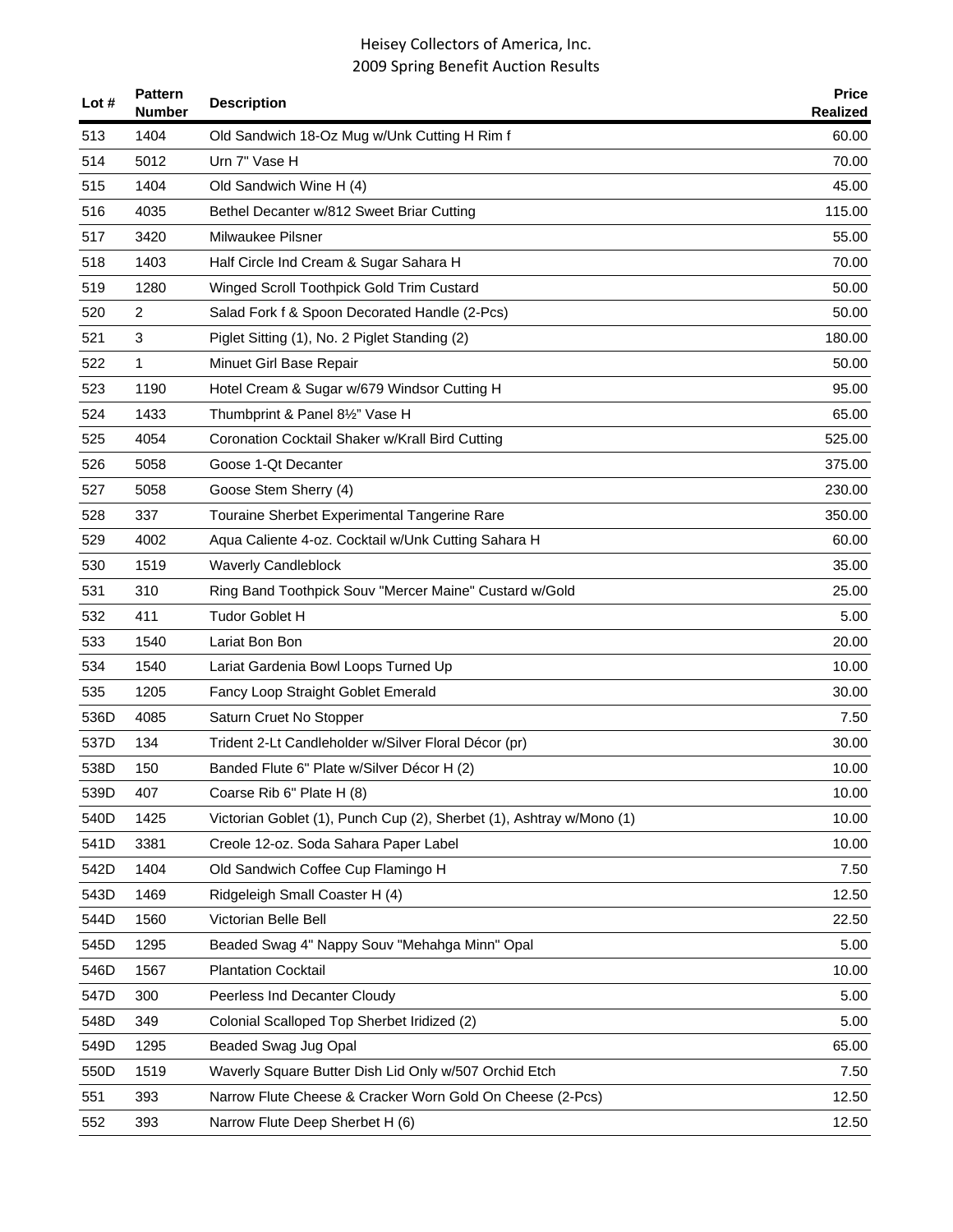| Lot # | <b>Pattern</b><br><b>Number</b> | <b>Description</b>                                                                                                                  | <b>Price</b><br><b>Realized</b> |
|-------|---------------------------------|-------------------------------------------------------------------------------------------------------------------------------------|---------------------------------|
| 553   | 393                             | Narrow Flute Hotel Cream & Covered Sugar H Lid Finial F                                                                             | 5.00                            |
| 554   | 393                             | Narrow Flute 6" Plate H Sun Purple (2), Punch Cup H (1), 394 Narrow Flute 6-oz. Ftd Soda<br>(1)                                     | 5.00                            |
| 555   | 394                             | Narrow Flute Boston Egg Cup H (2)                                                                                                   | 5.00                            |
| 556   | 393                             | Narrow Flute Medium Finger Bowl H (1), 3931/2 Narrow Flute Large Finger Bowl H Cloudy (2),<br>3931/2 Narrow Flute 41/2" Nappy H (2) | 7.50                            |
| 557   | 341                             | Puritan Punch Cup Plain Bottom H (11), Punch Cup Star Bottom H (4)                                                                  | 20.00                           |
| 558   | 4045                            | 9" Ball Vase w/Unk Cutting Rim f                                                                                                    | 375.00                          |
| 559   | 1225                            | Plain Band Childs Table Set: Cream, Covered Sugar H Lid Rim f, Covered Butter, Spooner                                              | 180.00                          |
| 560   | 1401                            | Empress 14" Oval Platter w/448 Old Colony Etch Sahara Paper Label                                                                   | 30.00                           |
| 561   | 1401                            | Empress 10 <sup>1</sup> / <sub>2</sub> " Square Dinner Plate w/448 Old Colony Etch Sahara H (9)                                     | 190.00                          |
| 562   | 1401                            | Empress Cup & Saucer w/448 Old Colony Etch Sahara H (8-Sets)                                                                        | 35.00                           |
| 563   | 135                             | Empress 6" Candlestick w/447 Empress Etch Sahara (pr)                                                                               | 60.00                           |
| 564   | 1405                            | Ipswich 8" Square Plate H (3)                                                                                                       | 50.00                           |
| 565   | 134                             | Trident 2-Lt Candlestick w/801 Wakiki Cutting                                                                                       | 12.50                           |
| 566   | 360                             | Corby Covered Sugar H                                                                                                               | 50.00                           |
| 567   | 353                             | Medium Flat Panel 10½" Spice Tray H                                                                                                 | 22.50                           |
| 568   | 1255                            | Pineapple & Fan 7" Ftd Comport                                                                                                      | 75.00                           |
| 569   | 1567                            | Plantation 51/2" Vase w/Original Promotional Paper Flyer (2-Pcs)                                                                    | 75.00                           |
| 570   | 5072                            | Rose 3-oz. Wine w/515 Heisey Rose Etch H (4) w/Original Promotional Paper Flyer (5-Pcs)                                             | 50.00                           |
| 571   |                                 | Lot Original Promotional Flyer (7) All Different                                                                                    | 45.00                           |
| 572   | 1557                            | Rooster Vase                                                                                                                        | 50.00                           |
| 573   | 1                               | Ringneck Pheasant                                                                                                                   | 45.00                           |
| 574   | 3                               | Piglet Sitting (1), No. 2 Piglet Standing (1) One f                                                                                 | 80.00                           |
| 575   | 353                             | Medium Flat Panel Marmalade w/Metal Lid w/Unk Cutting H                                                                             | 5.00                            |
| 576   | 1540                            | Oscar Plug Horse                                                                                                                    | 35.00                           |
| 577   | 1521                            | Quilt Ashtrav                                                                                                                       | 5.00                            |
| 578   | 1503                            | Crystolite Ind Cream & Sugar w/Tray H                                                                                               | 17.50                           |
| 579   | 3354                            | King Arthur 21/2 - oz. Wine Moongleam Foot H                                                                                        | 25.00                           |
| 580   | 1252                            | Twist 61/2 - oz. Pickle w/Unk Cutting Moongleam H                                                                                   | 20.00                           |
| 581   | 1470                            | Ridgeleigh 5-oz. Soda H (2)                                                                                                         | 40.00                           |
| 582   |                                 | Heisey News Bound Volumes Years 1977-1978                                                                                           | 20.00                           |
| 583   |                                 | Heisey News Bound Volumes Years 1979-1980                                                                                           | 15.00                           |
| 584   |                                 | Heisey News Bound Volumes Years 1981-1982                                                                                           | 15.00                           |
| 585   |                                 | Heisey News Bound Volumes Years 1983-1984                                                                                           | 15.00                           |
| 586   |                                 | Heisey News Bound Volumes Years 1985-1986                                                                                           | 10.00                           |
| 587   |                                 | Heisey News Bound Volumes Years 1987-1988                                                                                           | 12.50                           |
| 588   |                                 | Heisey News Bound Volumes Years 1989-1990                                                                                           | 17.50                           |
| 589   |                                 | Heisey News Bound Volumes Years 1991-1992                                                                                           | 17.50                           |
| 590   |                                 | Heisey News Bound Volumes Years 1993-1994                                                                                           | 20.00                           |
| 591   |                                 | Heisey News Bound Volumes Years 1995-1996                                                                                           | 20.00                           |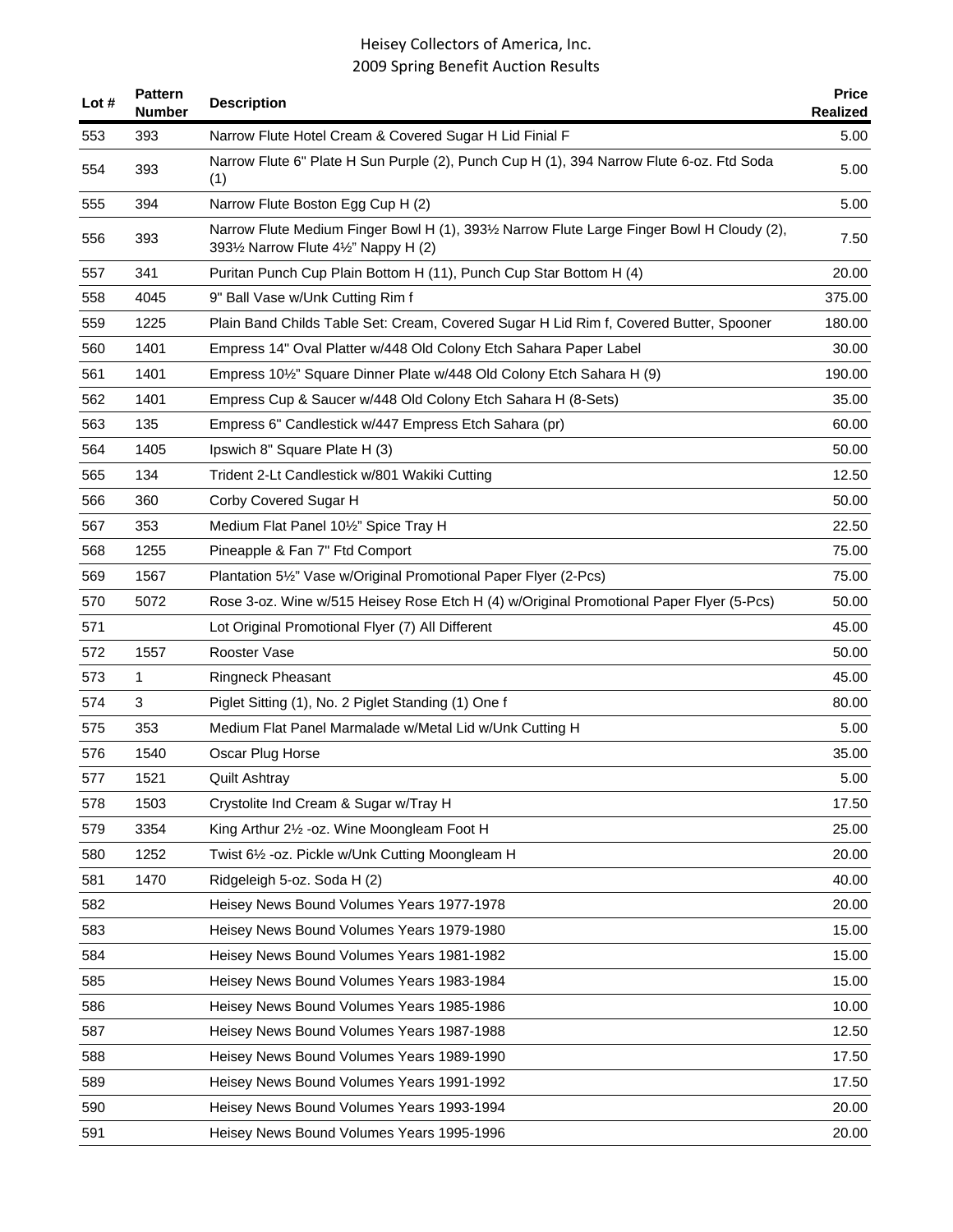| Lot # | <b>Pattern</b><br>Number | <b>Description</b>                                                                                                                 | <b>Price</b><br>Realized |
|-------|--------------------------|------------------------------------------------------------------------------------------------------------------------------------|--------------------------|
| 592   |                          | Heisey News Bound Volumes Years 1997-1998                                                                                          | 25.00                    |
| 593   | 1205                     | Fancy Loop Ftd Punch Cup, Cupped                                                                                                   | 8.00                     |
| 594   | 1205                     | Fancy Loop Table Sugar No Lid (1), Ind Cream Fair Gold (1), 4" Shallow Nappy (1),<br>Toothpick Good Gold (1)                       | 10.00                    |
| 595   | 1205                     | Fancy Loop Punch Cup Good Gold (1), 335 Prince Of Wales Plumes Punch Cup H (1),<br>305 Punty & Diamond Point Punch Cup H Rim f (1) | 5.00                     |
| 596   | 1201                     | Fandango Hotel Cream (1), 4-oz. Cruet (1)                                                                                          | 20.00                    |
| 597   | 1201                     | Fandango 4" Rose Bowl                                                                                                              | 60.00                    |
| 598   | 1201                     | Fandango Rnd Hdld Jelly Rim f (1), Champagne Tumbler Fair Gold (1), 4" Nappy (1)                                                   | 10.00                    |
| 599   | 1235                     | Beaded Panel & Sunburst Table Cream (1), 4" Nappy f's (1)                                                                          | 5.00                     |
| 600   | 343                      | Sunburst 4½" Nappy H (1), 4" Crimped Nappy H (1)                                                                                   | 7.50                     |
| 601   | 350                      | Pinwheel & Pan Tumbler H                                                                                                           | 10.00                    |
| 602   | 1205                     | Fancy Loop Ind Sugar Emerald                                                                                                       | 20.00                    |
| 603   | 305                      | Punty & Diamond Point Sugar Shaker                                                                                                 | 80.00                    |
| 604   | 17                       | Handled Decanter w/Stopper Cloudy                                                                                                  | 15.00                    |
| 605   | 487                      | Hexagon Six Cologne Worn Enamel Décor H Broken Dauber                                                                              | 7.50                     |
| 606   | 1469                     | Ridgeleigh Star Relish H                                                                                                           | 10.00                    |
| 607   | 1226                     | Ridge Border 7½" Plate H (8)                                                                                                       | 5.00                     |
| 608   | 341                      | Puritan No. 2 Tea Caddy/Pickle Jar H                                                                                               | 40.00                    |
| 609   | 150                      | Banded Flute Horseradish Jar                                                                                                       | 15.00                    |
| 610   | 352                      | Flat Panel Horseradish Jar Cloudy                                                                                                  | 10.00                    |
| 611   | 500                      | 2-oz. Lavender Jar H                                                                                                               | 30.00                    |
| 612   | 353                      | Medium Flat Panel 2-oz. Lavender Jar H.                                                                                            | 20.00                    |
| 613   | 365                      | Old Queen Ann Toothpick H                                                                                                          | 250.00                   |
| 614   | 333                      | Waldorf Astoria Toothpick H                                                                                                        | 30.00                    |
| 615   | 305                      | Punty & Diamond Point Toothpick                                                                                                    | 160.00                   |
| 616   | 1201                     | Fandango Toothpick                                                                                                                 | 40.00                    |
| 617   | 29                       | Short Double Panel Salt & Pepper w/No. 57 Top H                                                                                    | 7.50                     |
| 618   | 341                      | Old Williamsburg Goblet Dawn H                                                                                                     | 1,850.00                 |
| 619   | 3381                     | Creole Finger Bowl Alexandrite                                                                                                     | 120.00                   |
| 620   | 1503                     | <b>Crystolite Pressed Goblet Very Rare</b>                                                                                         | 650.00                   |
| 621   | 1100                     | Punch Cup Souv "Kingfisher Okla" Custard H                                                                                         | 10.00                    |
| 622   | 1624                     | Patio Juice Amber                                                                                                                  | 45.00                    |
| 623   | 1624                     | Patio Ftd Tumbler Amber                                                                                                            | 40.00                    |
| 624   | 1624                     | Patio Ftd Ice Tea Amber                                                                                                            | 50.00                    |
| 625   | 2401                     | National Soda w/467 Tally Ho Etch                                                                                                  | 20.00                    |
| 626   | 2401                     | National 4-oz. Soda w/467 Tally Ho Etch                                                                                            | 15.00                    |
| 627   | 337                      | Touraine Sherbet Amberina H Rare                                                                                                   | 310.00                   |
| 628   | 1506                     | Provincial Ftd Soda Zircon                                                                                                         | 75.00                    |
| 629   | 5057                     | Suez Oyster Cocktail Sultana Stem H                                                                                                | 45.00                    |
| 630   | 5057                     | Suez Low Goblet Sultana Stem H                                                                                                     | 75.00                    |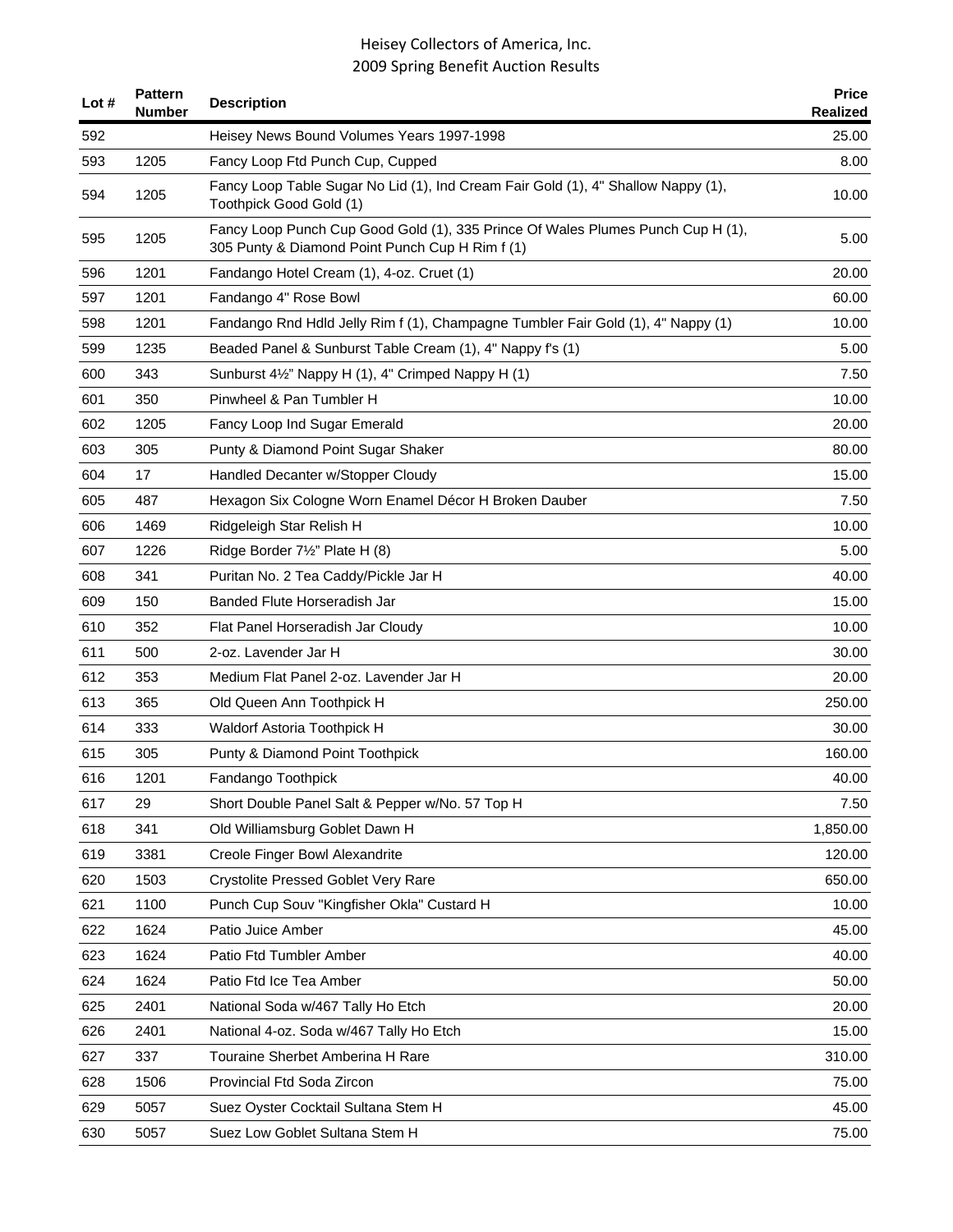| Lot $#$ | <b>Pattern</b><br><b>Number</b> | <b>Description</b>                                                                                       | <b>Price</b><br><b>Realized</b> |
|---------|---------------------------------|----------------------------------------------------------------------------------------------------------|---------------------------------|
| 631     | 1951                            | Elephant Hdld Beer Mug H                                                                                 | 175.00                          |
| 632     | 433                             | Greek Key Ftd Banana Split H                                                                             | 20.00                           |
| 633     | 1184                            | Yeoman D O Cup & Saucer Hawthorne H                                                                      | 35.00                           |
| 634     | 352                             | Medium Flat Panel Ftd Soda Harvey Amber H                                                                | 55.00                           |
| 635     | 1485                            | Kohinoor Ftd Juice w/944 Courtship Cutting                                                               | 20.00                           |
| 636     | 3308                            | Bob White Goblet w/336 Peacock Etch                                                                      | 35.00                           |
| 637     | 3085                            | Kohinoor Champagne w/944 Courtship Cutting Paper Label                                                   | 10.00                           |
| 638     | 5023                            | Continental Goblet w/Unk Sample Cutting                                                                  | 30.00                           |
| 639     | 1483                            | Stanhope Goblet w/Unk Sample Cutting                                                                     | 85.00                           |
| 640     | 1567                            | <b>Plantation Rolled Rim Ftd Mayonnaise</b>                                                              | 35.00                           |
| 641D    | 3344                            | Carolina Saucer Champagne H (2), 1184 Yeoman Goblet Moongleam H f (1), 3542<br>Hazelwood 4-oz. Sherbet H | 10.00                           |
| 642     | 433                             | Greek Key 41/2" Plate H (2), 7" Plate H                                                                  | 40.00                           |
| 643     | 433                             | Greek Key Champagne H (1), Flared Sherbet H                                                              | 15.00                           |
| 644     | 433                             | Greek Key Flared Wine H (2)                                                                              | 115.00                          |
| 645     | 433                             | Greek Key 2-Hdld Low Ftd Jelly H Handles C (2)                                                           | 30.00                           |
| 646     | 4331/2                          | Greek Key 6-oz. Oil                                                                                      | 50.00                           |
| 647     | 433                             | Greek Key Small Ice Tub H f's (2)                                                                        | 60.00                           |
| 648     | 433                             | Greek Key Straw Jar No Lid H                                                                             | 85.00                           |
| 649     | 433                             | Greek Key 2-Qt Crushed Fruit Jar H Top & Bottom f's                                                      | 150.00                          |
| 650     | 433                             | Greek Key 2-Hdld Spooner H                                                                               | 35.00                           |
| 651     | 433                             | Greek Key Rnd Hotel Cream & Sugar H Base f                                                               | 40.00                           |
| 652     | 433                             | Greek Key Ftd Banana Split H (1), Non-Ftd Banana Split H Rim f                                           | 20.00                           |
| 653     | 433                             | Greek Key 81/2" Nappy H                                                                                  | 45.00                           |
| 654     | 433                             | Greek Key 5" Low Ftd Jelly w/Cover H Ground Finial                                                       | 50.00                           |
| 655     | 433                             | Greek Key 61/2" High Ftd Shallow Jelly H                                                                 | 20.00                           |
| 656     | 1186                            | Yeoman Covered Puff Box D O No Insert Flamingo H                                                         | 25.00                           |
| 657     | 1184                            | Yeoman 101/2" 2-Comp Oval Tray H Rim f                                                                   | 15.00                           |
| 658     | 1184                            | Yeoman 5" Bow Tie Hdld Bon Bon Flamingo                                                                  | 10.00                           |
| 659     | 1184                            | Yeoman Bridge Smoking Set Only 6 Ashtrays All Flamingo                                                   | 60.00                           |
| 660     | 1184                            | Yeoman 7" French Dressing Underplate D O Flamingo H                                                      | 15.00                           |
| 661     | 1186                            | Yeoman 7" High Ftd Shallow Comport Flamingo H                                                            | 30.00                           |
| 662     | 1210                            | Duplex Confection Tray Flamingo H                                                                        | 20.00                           |
| 663     | 1180                            | Brazil Nut Dish Flamingo H (2)                                                                           | 20.00                           |
| 664     | 1252                            | Twist 2-Pt Relish Flamingo H                                                                             | 45.00                           |
| 665     | 1252                            | Twist Wine Flamingo H                                                                                    | 35.00                           |
| 666     | 1252                            | Twist Ftd Almond Flamingo                                                                                | 30.00                           |
| 667     | 3362                            | Charter Oak High Ftd Comport Flamingo                                                                    | 50.00                           |
| 668     | 3362                            | Charter Oak Cocktail Flamingo                                                                            | 15.00                           |
| 669     | 1193                            | Inside Scallop 7" Conserve Flamingo H                                                                    | 15.00                           |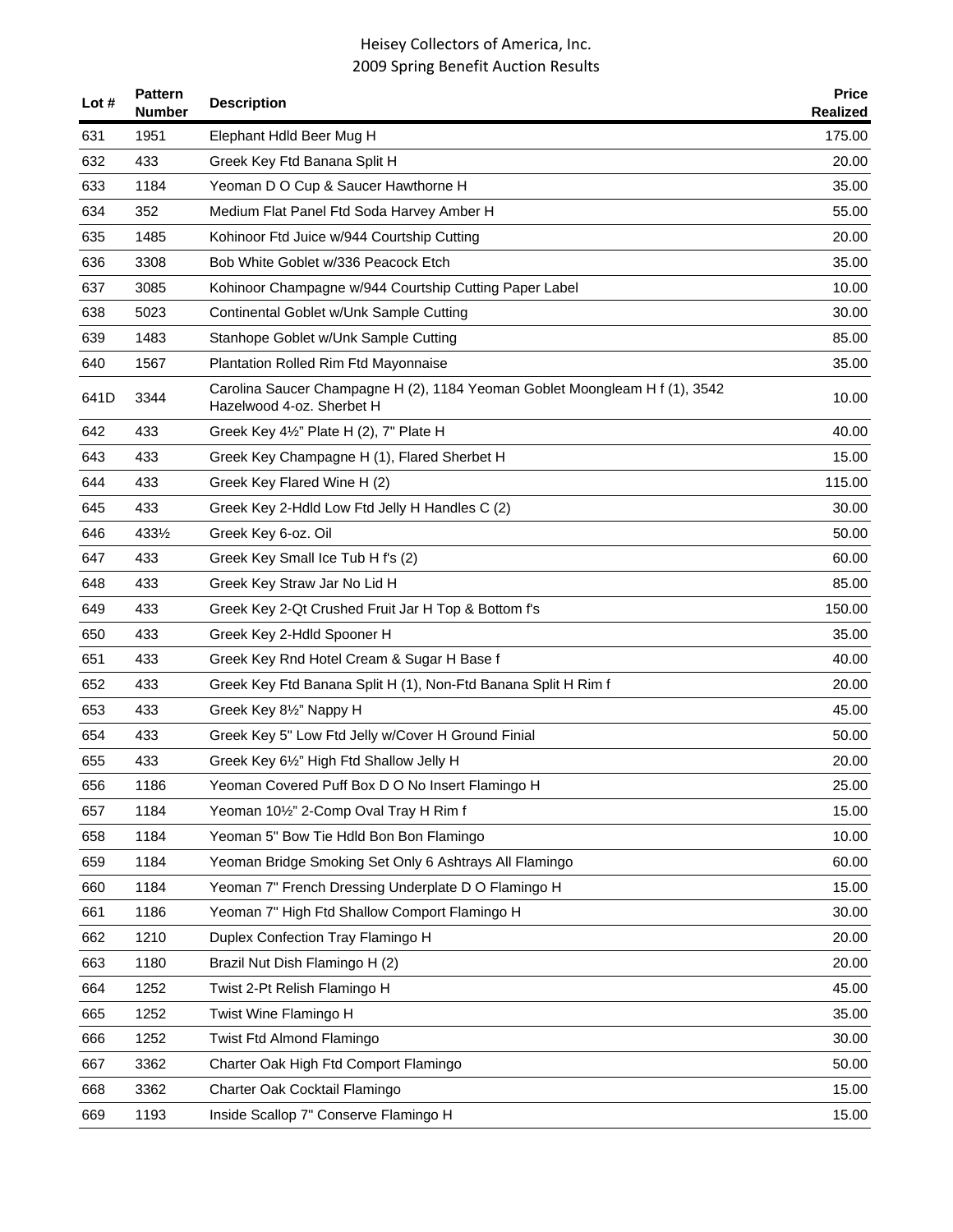| Lot # | <b>Pattern</b><br><b>Number</b> | <b>Description</b>                                                                                                                             | <b>Price</b><br><b>Realized</b> |
|-------|---------------------------------|------------------------------------------------------------------------------------------------------------------------------------------------|---------------------------------|
| 670   | 1286                            | Cupid & Psyche Ashtray Flamingo                                                                                                                | 15.00                           |
| 671   | 473                             | Narrow Flute w/Rim 6" Pickle Flamingo H (1), Salted Nut Plain Bottom Flamingo H (1)                                                            | 15.00                           |
| 672   | 1194                            | Pentagon 5" Relish Flamingo H (1), 353 Medium Flat Panel Ind Almond Flamingo (1)                                                               | 15.00                           |
| 673   | 516                             | Fairacre Cologne No Foot Good Dauber Flamingo (1), 3355 Fairacre Stem No Bowl<br>Flamingo (1), 1186 Yeoman Puff Box Lid No Finial Flamingo (1) | 25.00                           |
| 674   | 1186                            | Yeoman Ashtray "Heisey For Director" Hawthorne                                                                                                 | 65.00                           |
| 675   | 1193                            | Inside Scallop 7" Conserve Hawthorne H                                                                                                         | 55.00                           |
| 676   | 1401                            | Empress 101/2" Dinner Plate Rd Moongleam H (6)                                                                                                 | 620.00                          |
| 677   | 1401                            | Empress 8" Plate Rd Moongleam H (6)                                                                                                            | 50.00                           |
| 678   | 1401                            | Empress 6" Plate Rd Moongleam H (14)                                                                                                           | 65.00                           |
| 679   | 1401                            | Empress Cup & Saucer Rd Moongleam H (7-Sets)                                                                                                   | 45.00                           |
| 680   | 1401                            | Empress 14" 2-Hdld Sandwich Moongleam H                                                                                                        | 75.00                           |
| 681   | 1401                            | Empress 12" Plate Rnd Moongleam H                                                                                                              | 55.00                           |
| 682   | 1401                            | Empress 9" Relish Moongleam H                                                                                                                  | 30.00                           |
| 683   | 1401                            | Empress D.F. Mayonnaise w/No. 6 Ladle Moongleam H                                                                                              | 55.00                           |
| 684   | 1401                            | Empress Ind Cream & Sugar Moongleam H                                                                                                          | 35.00                           |
| 685   | 1401                            | Empress Bon Bon Moongleam H                                                                                                                    | 20.00                           |
| 686   | 1401                            | Empress D.F. 2-Hdld Jelly Moongleam H (1), Non-Heisey Crystal Ladle (1)                                                                        | 15.00                           |
| 687   | 442                             | Maltese Cross Ashtray Moongleam H Non Fill On Rim                                                                                              | 40.00                           |
| 688   | 365                             | Rhombic Ashtray Moongleam                                                                                                                      | 45.00                           |
| 689   | 357                             | Duck Ashtray Moongleam Side Roughness                                                                                                          | 45.00                           |
| 690   | 413                             | Tudor Rnd Cigarette Box w/o Cover Moongleam H Rim f                                                                                            | 5.00                            |
| 691   | 1184                            | Yeoman 61/2" Hdld Bon Bon Moongleam                                                                                                            | 20.00                           |
| 692   | 1286                            | Cupid & Psyche Ind Ashtray Moongleam                                                                                                           | 30.00                           |
| 693   | 1210                            | Duplex Confection Tray Moongleam                                                                                                               | 20.00                           |
| 694   | 419                             | Sussex Goblet Moongleam Bowl (4)                                                                                                               | 45.00                           |
| 695   | 414                             | Tudor Low Goblet Moongleam H                                                                                                                   | 12.50                           |
| 696   | 1205                            | Fancy Loop Tumbler Gold Trim Emerald                                                                                                           | 30.00                           |
| 697   | 411                             | Tudor 2-Hdld Cheese Moongleam H                                                                                                                | 7.50                            |
| 698   | 1184                            | Yeoman Cruet Moongleam                                                                                                                         | 35.00                           |
| 699   | 1184                            | Yeoman Cup & Saucer Moongleam H                                                                                                                | 7.50                            |
| 700   | 48                              | Koors Salt & Pepper Moongleam Foot                                                                                                             | 35.00                           |
| 701   | 1186                            | Yeoman 7" High Ftd Comport Shallow Moongleam Stem & Foot H                                                                                     | 20.00                           |
| 702   | 1192                            | Inside Scallop Conserve Moongleam H                                                                                                            | 35.00                           |
| 703   | 1184                            | Yeoman Bon Bon Moongleam                                                                                                                       | 35.00                           |
| 704   | 1252                            | Twist Covered Mustard Moongleam H (1), Underplate Moongleam H (2), No.5 Crystal Ladle<br>(1)                                                   | 45.00                           |
| 705   | 1252                            | Twist Oyster Cocktail Moongleam H                                                                                                              | 25.00                           |
| 706   | 1252                            | Twist 2-oz. Cruet Moongleam                                                                                                                    | 45.00                           |
| 707   | 1280                            | Winged Scroll Covered Sugar Emerald w/Gold Handle f (1), Spooner Emerald w/Gold (1)                                                            | 50.00                           |
| 708   | 1252                            | Twist Ind Nut Moongleam H                                                                                                                      | 15.00                           |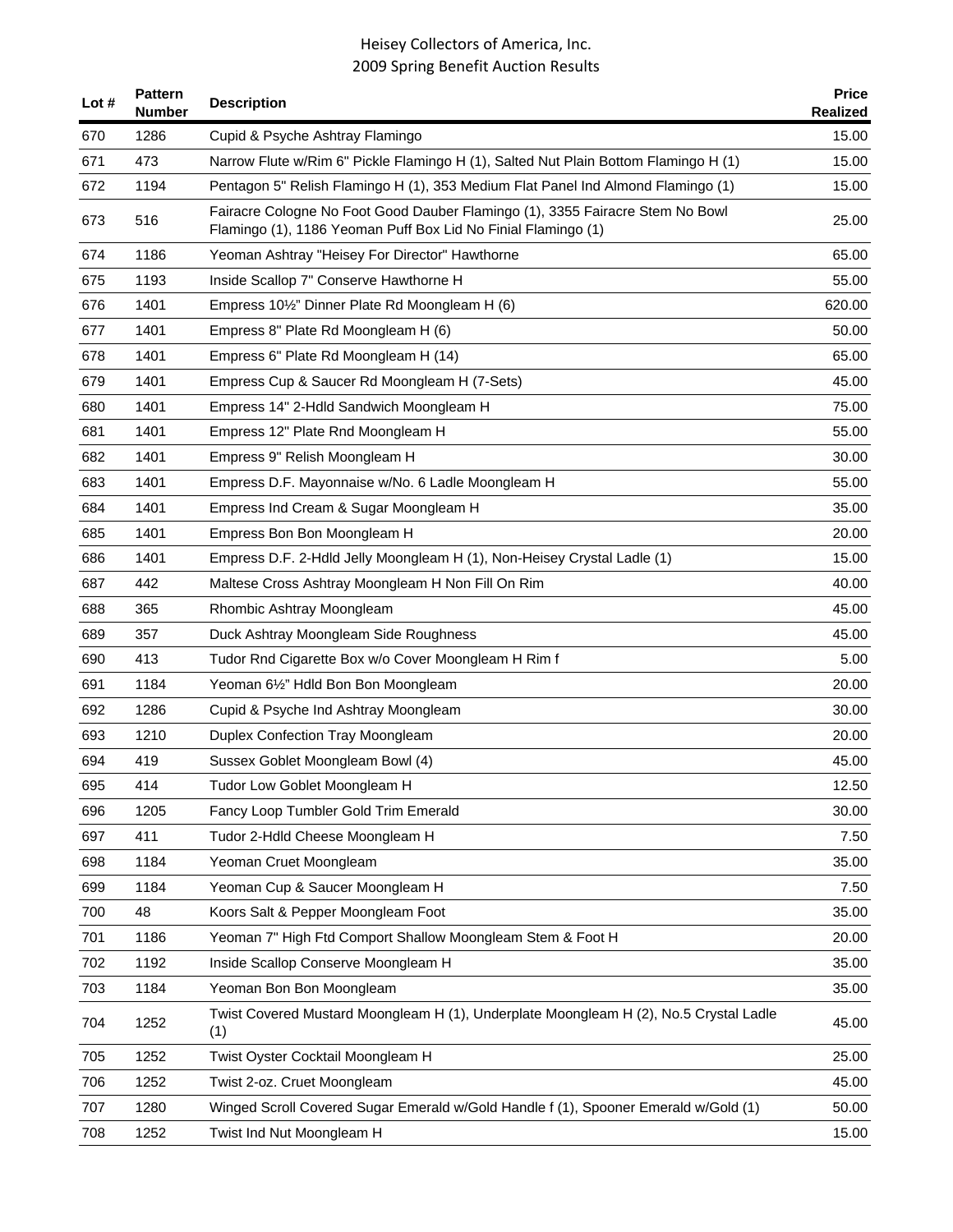| Lot# | <b>Pattern</b><br><b>Number</b> | <b>Description</b>                                                         | <b>Price</b><br><b>Realized</b> |
|------|---------------------------------|----------------------------------------------------------------------------|---------------------------------|
| 709  | 1229                            | Octagon Ind Nut Moongleam H (2)                                            | 20.00                           |
| 710  | 1183                            | Revere Salt Tub Moongleam f                                                | 10.00                           |
| 711  | 353                             | Medium Flat Panel Ind Nut Moongleam H                                      | 10.00                           |
| 712  | 1401 1/2                        | Empress Cup H (6), Saucer Rd H (8)                                         | 30.00                           |
| 713  | 1401 1/2                        | Empress Cup H (4), Saucer Rd H (5)                                         | 50.00                           |
| 714  | 1401                            | Empress 9" Relish Flamingo H                                               | 7.50                            |
| 715  | 1401                            | <b>Empress Cruet Sahara</b>                                                | 50.00                           |
| 716  | 1401                            | <b>Empress Cruet w/Unk Cutting</b>                                         | 25.00                           |
| 717  | 341                             | Puritan Cruet w/No.8 Stopper H                                             | 30.00                           |
| 718  | 1252                            | Twist 2-oz. Cruet Flamingo                                                 | 40.00                           |
| 719  | 1252                            | Twist 4-oz. Cruet Slightly Cloudy                                          | 17.50                           |
| 720  | 1401                            | Old Sandwich Cruet Slightly Cloudy                                         | 25.00                           |
| 721  | 473                             | Narrow Flute Cruet Wrong Stopper H                                         | 10.00                           |
| 722  | 429                             | Plain Panel Recess Cruet H Handle F                                        | 20.00                           |
| 723  | 333                             | Waldorf Astoria 6-oz. Cruet H Stopper C                                    | 15.00                           |
| 724  | 466                             | Panel & Double Pleat 6-oz. Cruet Wrong Stopper H                           | 20.00                           |
| 725  | 466                             | Panel & Double Pleat 6-oz. Cruet Stopper f                                 | 20.00                           |
| 726  | 393                             | Narrow Flute 2-oz. Cruet H                                                 | 20.00                           |
| 727  | 393                             | Narrow Flute 6-oz. Cruet Wrong Stopper H                                   | 20.00                           |
| 728  | 1506                            | Provincial Cruet Wrong Stopper H                                           | 10.00                           |
| 729  | 1405                            | Ipswich Oil w/Cross Stopper                                                | 50.00                           |
| 730  | 1405                            | Ipswich 5-oz. Ftd Soda Sahara H Ground Rim                                 | 10.00                           |
| 731  | 1415                            | Twentieth Century 9-oz. Ftd Tumbler Dawn H                                 | 20.00                           |
| 732  | 1229                            | Octagon Nut Marigold H (2)                                                 | 60.00                           |
| 733  | 1401                            | Empress 6" Square Plate Tangerine H                                        | 75.00                           |
| 734  | 3389                            | Duquesne Oyster Cocktail Tangerine Bowl                                    | 60.00                           |
| 735  | 1184                            | Yeoman 9" Plate Vaseline H                                                 | 55.00                           |
| 736  | 353                             | Medium Flat Panel 10" 5-Pt Spice Tray w/Floral Cutting Marigold Stain H    | 10.00                           |
| 737  | 1401                            | Empress 10 <sup>1</sup> / <sub>2</sub> " Square Dinner Plate Sahara H Wear | 15.00                           |
| 738  | 1406                            | Fleur De Lis 8" Rnd Plate Sahara H                                         | 25.00                           |
| 739  | 1193                            | Inside Scallop 7" Conserve H                                               | 12.50                           |
| 740  | 353                             | Medium Flat Panel Cheese & Cracker (1-Piece) H Base f's                    | 20.00                           |
| 741  | 352                             | Flat Panel Straw Jar H Bottom B                                            | 15.00                           |
| 742  | 1567                            | Plantation Deep Comport & Cover                                            | 32.50                           |
| 743  | 1567                            | Plantation Covered Marmalade H                                             | 95.00                           |
| 744  | 1567                            | Plantation Ftd Cream & Sugar Paper Label                                   | 25.00                           |
| 745  | 1567                            | Plantation 8" Rnd 4-Pt Relish H                                            | 55.00                           |
| 746  | 1567                            | Plantation Salt & Pepper H                                                 | 25.00                           |
| 747  | 1567                            | <b>Plantation Cruet</b>                                                    | 40.00                           |
| 748  | 1567                            | <b>Plantation Rnd Butter &amp; Cover H</b>                                 | 35.00                           |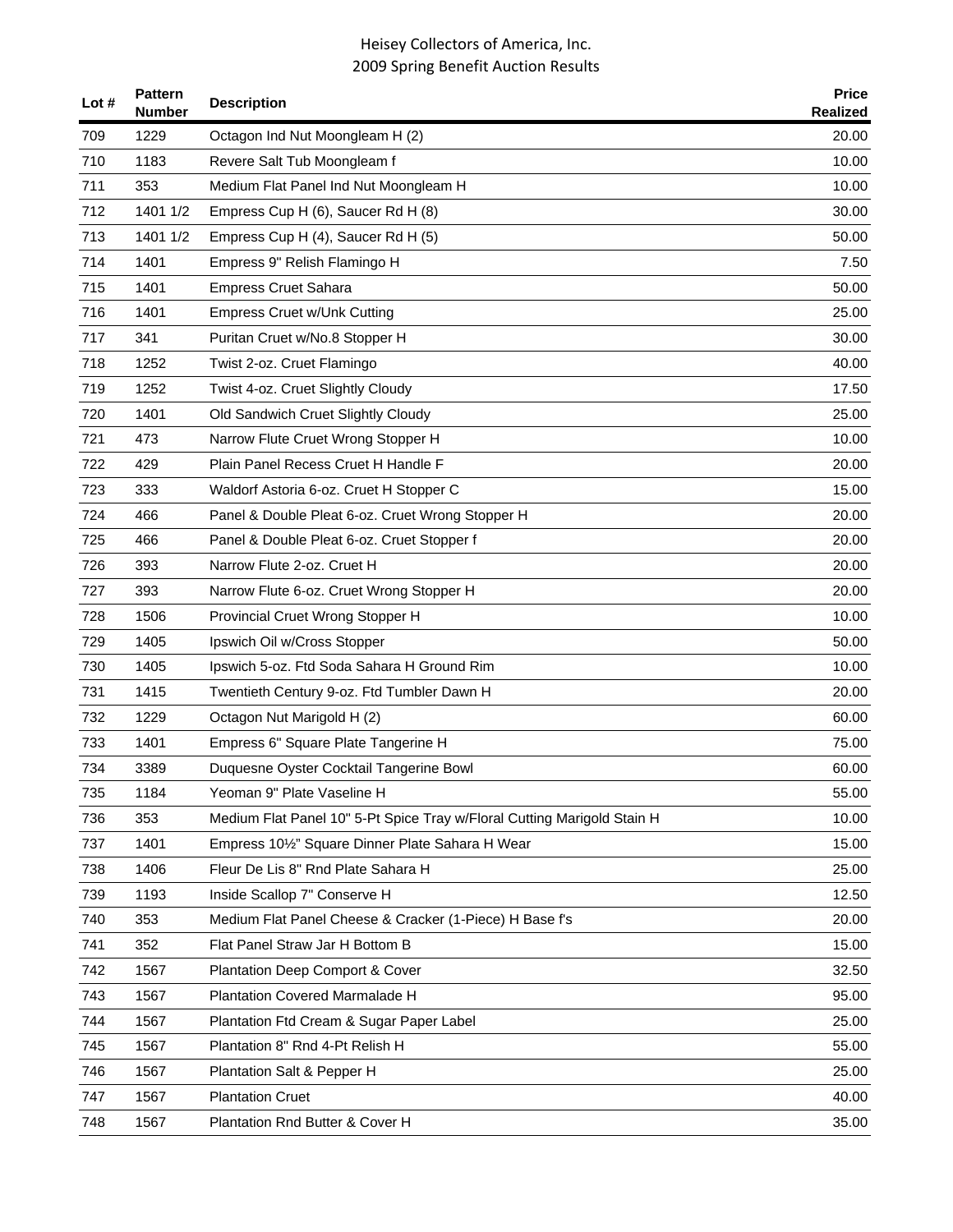| Lot # | <b>Pattern</b><br><b>Number</b> | <b>Description</b>                                                     | <b>Price</b><br><b>Realized</b> |
|-------|---------------------------------|------------------------------------------------------------------------|---------------------------------|
| 749   | 1567                            | Plantation 51/2" Vase                                                  | 35.00                           |
| 750   | 1510                            | Toujours Apple Marmalade H                                             | 30.00                           |
| 751   | 3404                            | Spanish Goblet Cobalt Bowl                                             | 65.00                           |
| 752   | 3403                            | Spanish Champagne w/797 Kilarney Cutting H                             | 20.00                           |
| 753   | 1225                            | Plain Band Handleless Sherbet Souv "Chaska Minn" Gold Band Custard H   | 10.00                           |
| 754   | 310                             | Ring Band Salt & Pepper Custard Gold Leaf Décor H                      | 45.00                           |
| 755   | 1280                            | <b>Winged Scroll Cruet Custard</b>                                     | 55.00                           |
| 756   | 16                              | Puff Box w/Metal Lid H                                                 | 10.00                           |
| 757   | 325                             | Pillows 4" Rose Bowl H                                                 | 80.00                           |
| 758   | 357                             | Prison Stripe Table Sugar No Lid Worn Gold H (1), 4" Nappy H (1)       | 15.00                           |
| 759   | 1508                            | Card Case w/914 Royal Sensation Cutting Broken Peg                     | 75.00                           |
| 760   | 1447                            | Rococo 12" Cracker Plate H                                             | 55.00                           |
| 761   | 1503                            | Crystolite 6" Oblong Ashtray H Rim f                                   | 5.00                            |
| 762   | 1210                            | 2-Hdld Bon Bon                                                         | 12.50                           |
| 763   | 1483                            | Stanhope 7" Plate (2)                                                  | 12.50                           |
| 764   | 10                              | Gibson Girl Floral Bowl Flamingo H (1), 10 5" Floral Frog Flamingo (1) | 40.00                           |
| 765   | 1445                            | Fern 13" Oval Floral Bowl                                              | 30.00                           |
| 766   | 1229                            | Octagon 10" 2-Hdld Sandwich Plate Hawthorne Fair Gold Rim              | 10.00                           |
| 767   | 1503                            | Crystolite 8" Nappy H                                                  | 25.00                           |
| 768   | 1205                            | Fancy Loop Spooner Worn Gold                                           | 22.50                           |
| 769   | 353                             | Medium Flat Panel Oval Cream & Sugar H                                 | 12.50                           |
| 770   | 335                             | Prince Of Wales Plumes Table Cream H                                   | 45.00                           |
| 771   | 433                             | Greek Key Table Sugar No Lid H Handle f                                | 5.00                            |
| 772   | 1776                            | Kalonyal Spoon Tray H Cloudy                                           | 27.50                           |
| 773   | 1200                            | Cut Block 8" Ftd Bowl f In Pattern                                     | 45.00                           |
| 774   | 1951                            | Cabochon Hdld Jelly H (1), Cup & Saucer H (1-Set)                      | 12.50                           |
| 775   | 1229                            | Octagon Hdld Mint Hawthorne                                            | 12.50                           |
| 776   | 427                             | Daisy & Leaves 41/2" Nappy One w/Frosted Flowers H (2)                 | 25.00                           |
| 777   | 1447                            | Rococo Sugar H                                                         | 10.00                           |
| 778   | 1495                            | Fern Sugar H                                                           | 5.00                            |
| 779   | 10                              | Oak Leaf Coaster Moongleam                                             | 30.00                           |
| 780   | 1469                            | Ridgeleigh 7" Square Plate H                                           | 15.00                           |
| 781   | 1129                            | Fine Tooth 71/2" Shallow Nappy H                                       | 5.00                            |
| 782   | 1401                            | Empress Ind Nut w/Unk Cutting                                          | 17.50                           |
| 783   | 1509                            | Queen Ann Punch Cup H                                                  | 40.00                           |
| 784   | 1951                            | Cabochon Oyster Cocktail w/1053 Cat-Tail Cutting H (2) f On One        | 20.00                           |
| 785   | $\overline{2}$                  | Salad Fork f & Spoon H                                                 | 20.00                           |
| 786   | 1401                            | Empress 7" D.F. Sauce w/Unk Cutting H                                  | 25.00                           |
| 787   | 1509                            | Queen Ann D.F. Mayonnaise w/No.7 Ladle H                               | 25.00                           |
| 788   | 150                             | <b>Banded Flute Wine H</b>                                             | 5.00                            |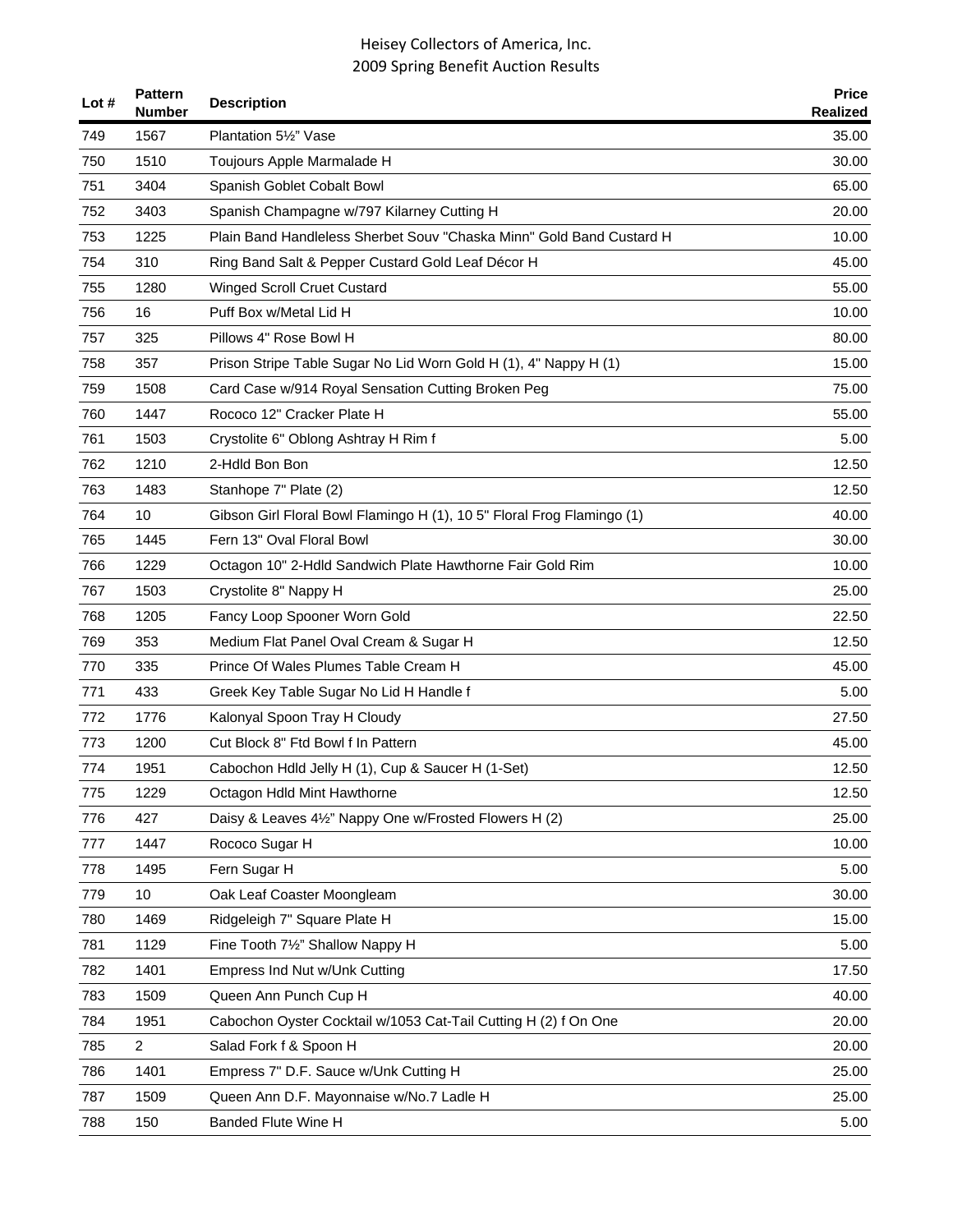| Lot $#$ | <b>Pattern</b><br>Number | <b>Description</b>                                                                                                      | <b>Price</b><br>Realized |
|---------|--------------------------|-------------------------------------------------------------------------------------------------------------------------|--------------------------|
| 789     | 5057                     | Suez Cordial w/Unk Cutting                                                                                              | 30.00                    |
| 790     | 300                      | Peerless Cocktail H (3)                                                                                                 | 7.50                     |
| 791     | 1184                     | Yeoman Bow Tie Bon Bon                                                                                                  | 10.00                    |
| 792     | 4233                     | 5" Insert Vase (2), 6" Insert Vase (1)                                                                                  | 55.00                    |
| 800     | 5024                     | Oxford Cordial HCA 1978 (1), HCA 1979 (1), HCA 1980 (1), HCA 1981 (1), HCA 1983 (1)<br><b>Imperial Various Etchings</b> | 15.00                    |
| 801     | 341                      | Puritan Ice Tea Imperial (8), Wine Imperial (1)                                                                         | 22.50                    |
| 802     | 341                      | Puritan 6" Nappy                                                                                                        | 10.00                    |
| 803     |                          | Sign Mounted Original Paper Label Multicolor "Quality-Durability-Style"                                                 | 5.00                     |
| 804     |                          | Diamond H Sign In Lead Glass Crack In Glass                                                                             | 5.00                     |
| 805     | 1426                     | Clover Rope Mug HCA 1990 Amber                                                                                          | 5.00                     |
| 806     | 1454                     | Diamond Point Match Holder HCA 2001 Mosser Willow Blue Iridized                                                         | 5.00                     |
| 807     | 1601                     | Sleeping Fox Ashtray Silver Fox 2002 Cobalt                                                                             | 12.50                    |
| 808     | 1601                     | Sleeping Fox Ashtray Museum Dedication 1993 Lavender Ice                                                                | 5.00                     |
| 809     | 1401                     | Empress 4" Plate w/9012 Victory Etch HCA 1985 Imperial (2)                                                              | 5.00                     |
| 810     |                          | Paper Weight 1975 Museum Dedication Made From 1228 Hot & Cold Liner Heisey By<br>Imperial                               | 5.00                     |
| 811     | 7078                     | Diamond H Store Sign HCA 1992 Rosaline                                                                                  | 7.50                     |
| 812     | 7081                     | Cabochon Sign HCA 1986 Viking Light Amber                                                                               | 7.50                     |
| 813     | 7081                     | Cabochon Sign HCA 1986 Viking Light Amber                                                                               | 7.50                     |
| 814     | 7081                     | Cabochon Sign HCA 1993 Dalzell Lavender Ice                                                                             | 5.00                     |
| 815     | 9960                     | Double Horsehead Paper Weight 1992 Dalzell Ruby                                                                         | 7.50                     |
| 816     | 9960                     | Horsehead Paper Weight 1986 Dalzell Ruby                                                                                | 15.00                    |
| 817     | 21                       | Wood Duckling Floating HCA 1981 Imperial Sunshine Yellow                                                                | 5.00                     |
| 818     | 1538                     | Rabbit Paper Weight HCA 1977 Imperial Milk Glass                                                                        | 7.50                     |
| 819     | 3                        | Bunny Head Up HCA 1977 (1), 2 Bunny Head Down HCA 1977 (1), All Imperial Milk Glass                                     | 22.50                    |
| 820     | 3                        | Bunny Head Up 1991 (1), 2 Bunny Head Down 1992 (1), All Dalzell Pink                                                    | 80.00                    |
| 821     | 1                        | Mother Rabbit 1992 Dalzell Pink                                                                                         | 50.00                    |
| 822     | 20                       | Wood Duck Imperial Ultra Blue                                                                                           | 20.00                    |
| 823     | 12                       | Mallard Wings Up Imperial Carmel Slag                                                                                   | 10.00                    |
| 824     | 11                       | Mallard Wings Half Imperial Carmel Slag                                                                                 | 22.50                    |
| 825     | 1                        | Donkey Imperial Carmel Slag                                                                                             | 25.00                    |
| 826     | 12                       | Mallards Wings Up 1993 (1), 11 Mallard Wings Half 1993 (1), 10 Mallard Wings Down 1993<br>(1) All Frosted Lavender Ice  | 22.50                    |
| 827     | $\overline{2}$           | Elephant Medium HCA 1993 Dalzell Lavender Ice                                                                           | 17.50                    |
| 828     | 1                        | Elephant Large HCA 1993 Dalzell Lavender Ice                                                                            | 17.50                    |
| 829     | 3                        | Elephant Small HCA 1993 Dalzell Lavender Ice                                                                            | 20.00                    |
| 830     | 14                       | Kingfisher 1993 Dalzell Frosted Lavender Ice                                                                            | 5.00                     |
| 831     | 1                        | Rearing Horse Bookends 1993 Dalzell Lavender Ice (pr)                                                                   | 35.00                    |
| 832     | 5                        | Show Horse 1993 Dalzell Lavender Ice                                                                                    | 22.50                    |
| 833     | 1                        | Flying Mare 1993 Dalzell Frosted Lavender Ice                                                                           | 70.00                    |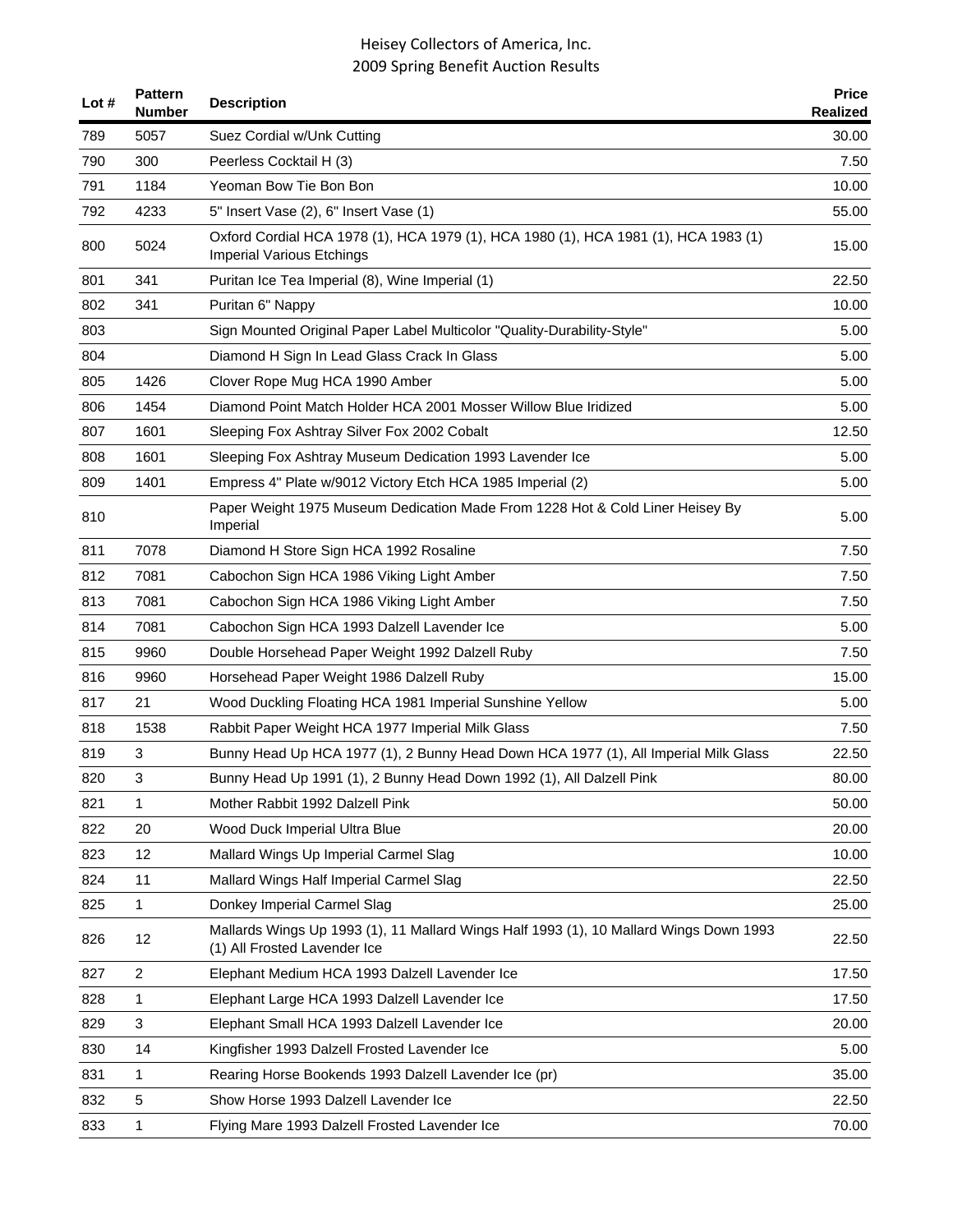| Lot $#$ | <b>Pattern</b><br>Number | <b>Description</b>                                                         | <b>Price</b><br>Realized |
|---------|--------------------------|----------------------------------------------------------------------------|--------------------------|
| 834     | 1                        | Flying Mare Book Ends Lavender Ice (2-pr)                                  | 100.00                   |
| 835     | 101                      | Tropical Fish 1994 Dalzell Lavender Ice (No. 241 of 450)                   | 130.00                   |
| 836     | 1                        | Flying Mare 1993 On Bust-Off Lavender Ice                                  | 130.00                   |
| 837     |                          | Half Horsehead Paper Weight HCA 1987 Blue Haze Fenton                      | 32.50                    |
| 838     | 1540                     | Plug Horse (Oscar) Imperial Carmel Slag                                    | 10.00                    |
| 839     | 1540                     | Plug Horse (Oscar) HCA 1980 Imperial Heather                               | 10.00                    |
| 840     | 1540                     | Plug Horse (Oscar) 1987 Imperial Opalescent                                | 15.00                    |
| 841     | 1540                     | Plug Horse (Oscar) 1989 Teal                                               | 20.00                    |
| 842     | 1540                     | Plug Horse (Oscar) HCA 1978 Rose Pink                                      | 15.00                    |
| 843     | 1540                     | Plug Horse (Oscar) HCA 1982 Emerald                                        | 10.00                    |
| 844     | 1540                     | Plug Horse (Oscar) 1983 Viking Tangelo                                     | 12.50                    |
| 845     | 1540                     | Plug Horse (Oscar) 1984 Viking Ruby                                        | 30.00                    |
| 846     | 1540                     | Plug Horse (Oscar) HCA 1977 Imperial Fern Green                            | 17.50                    |
| 847     | 1540                     | Plug Horse (Oscar) 1988 Fenton Opal                                        | 10.00                    |
| 848     | 1540                     | Plug Horse (Oscar) HCA 1985 Imperial Blaque Opaque                         | 32.50                    |
| 849     | 1540                     | Plug Horse (Oscar) HCA 1979 Imperial Sunshine Yellow                       | 12.50                    |
| 850     | 1540                     | Plug Horse (Oscar) HCA 1981 Imperial Horizon Blue                          | 12.50                    |
| 851     | 1540                     | Plug Horse (Oscar) HCA 1980 Imperial Heather                               | 25.00                    |
| 852     | 1540                     | Plug Horse (Oscar) HCA 1981 Imperial Horizon Blue                          | 15.00                    |
| 853     | 1540                     | Plug Horse (Oscar) HCA 1986 Imperial Clematis                              | 15.00                    |
| 900     | 1519                     | Waverly 13" Crimped Floral Bowl w/515 Heisey Rose Etch                     | 22.50                    |
| 901     | 1519                     | Waverly Ftd Cake Plate w/515 Heisey Rose Etch                              | 65.00                    |
| 902     | 1519                     | Waverly 10" Crimped Floral Bowl w/515 Heisey Rose Etch                     | 25.00                    |
| 903     | 1509                     | Queen Ann 2-Pt Cheese & Cracker w/515 Heisey Rose Etch                     | 55.00                    |
| 904     | 1519                     | Waverly Sea Horse Ftd Floral Bowl w/515 Heisey Rose Etch                   | 60.00                    |
| 905     | 1519                     | Waverly 10" 4-Pt Relish w/515 Heisey Rose Etch Base f                      | 25.00                    |
| 906     | 1519                     | Waverly 9" Salad Bowl w/515 Heisey Rose Etch                               | 35.00                    |
| 907     | 1519                     | Waverly 2-Hdld Ice Tub w/515 Heisey Rose Etch H                            | 70.00                    |
| 908     | 1519                     | Waverly Oval Comport w/Metal Base w/515 Heisey Rose Etch H                 | 17.50                    |
| 909     | 5012                     | Urn 8" Bud Vase w/515 Heisey Rose Etch                                     | 90.00                    |
| 910     | 5012                     | Urn 6" Bud Vase w/515 Heisey Rose Etch                                     | 75.00                    |
| 911     | 1519                     | Waverly 101/2" Dinner Plate w/515 Heisey Rose Etch Paper Labels (4)        | 290.00                   |
| 912     | 1519                     | Waverly 8" Plate w/515 Heisey Rose Etch (4)                                | 50.00                    |
| 913     | 1519                     | Waverly 61/2" Plate w/515 Heisey Rose Etch (5)                             | 25.00                    |
| 914     | 1519                     | Waverly Cup (4), Saucers (6) All w/515 Heisey Rose Etch H                  | 85.00                    |
| 915     | 1519                     | Waverly Cream F & Sugar w/515 Heisey Rose Etch H                           | 10.00                    |
| 916     | 1519                     | Waverly Ind Cream & Sugar w/1509 Queen Ann Tray w/515 Heisey Rose Etch     | 80.00                    |
| 917     | 1519                     | Waverly Chocolate Box w/515 Heisey Rose Etch H                             | 55.00                    |
| 918     | 1519                     | Waverly Square Covered Butter w/515 Heisey Rose Etch Lid Roughness         | 32.50                    |
| 919     | 1519                     | Waverly Covered Lemon Dish Original Store Sticker w/515 Heisey Rose Etch H | 120.00                   |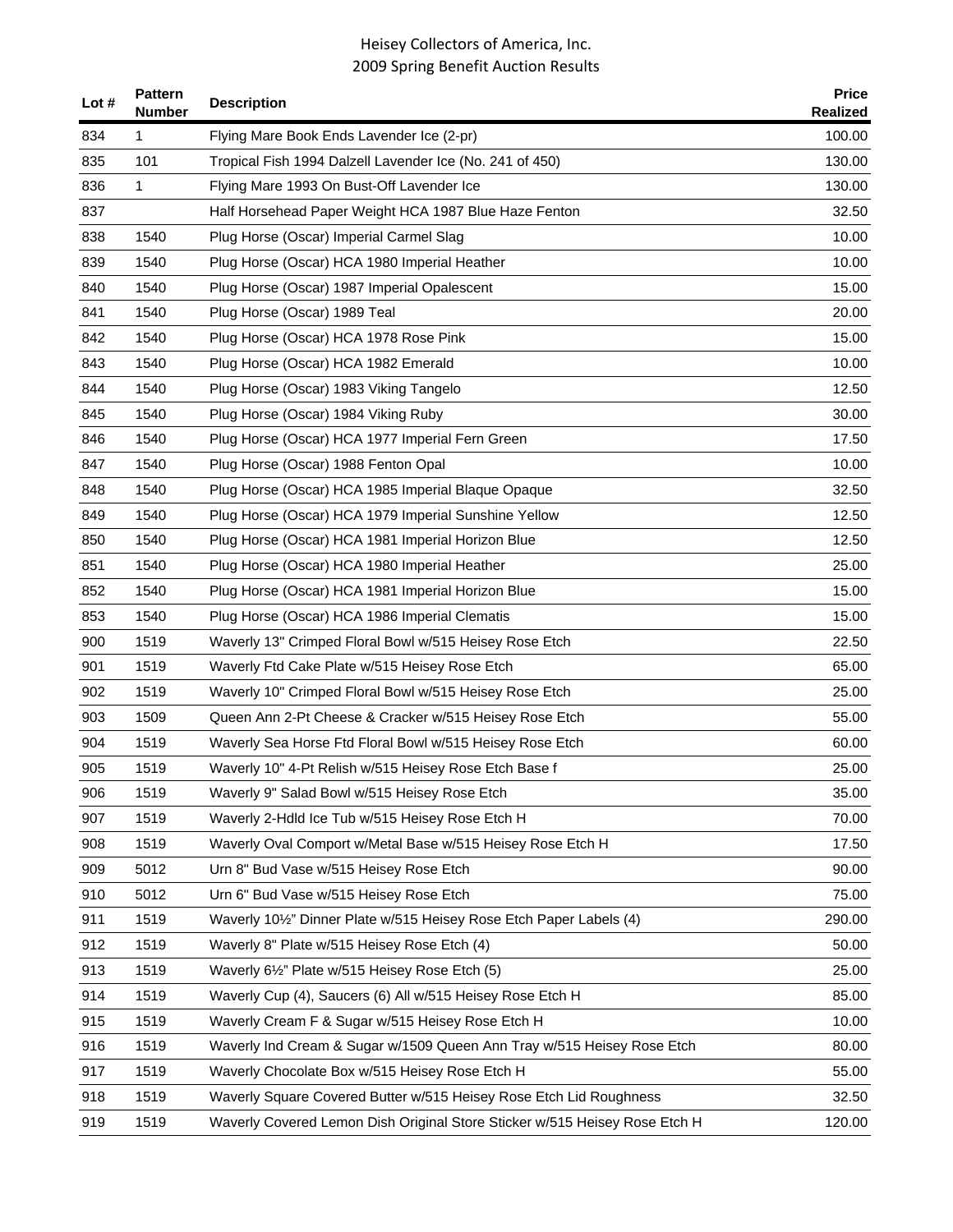| Lot $#$ | <b>Pattern</b><br><b>Number</b> | <b>Description</b>                                                                                                                                | <b>Price</b><br>Realized |
|---------|---------------------------------|---------------------------------------------------------------------------------------------------------------------------------------------------|--------------------------|
| 920     | 1951                            | Cabochon 1/4-Lb Butter Dish w/515 Heisey Rose Etch H                                                                                              | 55.00                    |
| 921     | 1951                            | Cabochon Candy Jar - Lid Only w/515 Heisey Rose Etch                                                                                              | 5.00                     |
| 922     | 1951                            | Cabochon Ftd Jelly w/515 Heisey Rose Etch                                                                                                         | 47.50                    |
| 923     | 1519                            | Waverly Bow Tie Candy - Lid Only w/515 Heisey Rose Etch                                                                                           | 5.00                     |
| 924     | 1519                            | Waverly Ftd Honey w/515 Heisey Rose Etch                                                                                                          | 20.00                    |
| 925     | 1519                            | Waverly Mayonnaise w/515 Heisey Rose Etch H w/No.6 Ladle                                                                                          | 35.00                    |
| 926     | 1519                            | Waverly 12" 3-Pt Relish w/515 Heisey Rose Etch H                                                                                                  | 25.00                    |
| 927     | 1519                            | Waverly 2-Pt Dressing w/515 Heisey Rose Etch H                                                                                                    | 25.00                    |
| 928     | 1519                            | Waverly Triplex Relish w/515 Heisey Rose Etch H                                                                                                   | 20.00                    |
| 929     | 1509                            | Queen Ann Hdld Jelly H f (1), Hdld Mint H (1)                                                                                                     | 30.00                    |
| 930     | 1519                            | Waverly Violet Vase w/515 Heisey Rose Etch H                                                                                                      | 35.00                    |
| 931     | 5072                            | Rose Goblet w/515 Heisey Rose Etch (4)                                                                                                            | 20.00                    |
| 932     | 5072                            | Rose Ice Tea w/515 Heisey Rose Etch (4) One Rim f One Rim f                                                                                       | 25.00                    |
| 933     | 5072                            | Rose 5-oz. Ftd Juice w/515 Heisey Rose Etch H One w/Paper Label (4)                                                                               | 30.00                    |
| 934     | 5072                            | Rose Sherbet w/515 Heisey Rose Etch H (4) Two w/Paper Labels                                                                                      | 10.00                    |
| 935     | 5072                            | Rose Cordial w/515 Heisey Rose Etch H (4)                                                                                                         | 240.00                   |
| 936     | 3304                            | Universal Icer W/515 Heisey Rose Etch Rim f (1), 1226 Liner (1)                                                                                   | 17.50                    |
| 937     | 5012                            | Urn Cigarette Holder W/515 Heisey Rose Etch Corner f                                                                                              | 15.00                    |
| 938     | 5031                            | Ooh La La French Dressing Bottle w/515 Heisey Rose Etch Slightly Cloudy                                                                           | 20.00                    |
| 939     | 112                             | Mercury 1-Lt Candlestick w/515 Heisey Rose Etch (pr)                                                                                              | 20.00                    |
| 940     | 1519                            | Waverly Salt & Pepper w/515 Heisey Rose Etch (pr)                                                                                                 | 5.00                     |
| 941     | 1519                            | Waverly Salt & Pepper w/515 Heisey Rose Etch (pr)                                                                                                 | 15.00                    |
| 942     |                                 | Reprint Heisey Catalog No, 32 From January 1953 (1), Early Issue HCA Cards w/Museum<br>On Back (2-Decks)                                          | 20.00                    |
| 943     | $300-3$                         | Old Williamsburg 201/2" 3-Lt Candelabra w/A Prisms Sahara H Candle Cup C                                                                          | 250.00                   |
| 944     | 1                               | Donkey                                                                                                                                            | 95.00                    |
| 945     | 197                             | Tumble Up Tumbler 8-oz. H Unfinished Bottom                                                                                                       | 5.00                     |
| 946     | 5072                            | Rose Sherbet w/515 Heisey Rose Etch H (3) Rim f's On Two, Goblet w/515 Heisey Rose<br>Etch (1), Ice Tea w/515 Heisey Rose Etch H (6) Rim X On One | 80.00                    |
| 947     | 112                             | Mercury Candlestick Flamingo H (pr)                                                                                                               | 20.00                    |
| 948     | 792                             | Squared Fan Puff Box w/Ballerina Music Box Metal Cover H                                                                                          | 55.00                    |
| 949     | 451                             | Cross Lined Flute Cruet Stopper X Slightly Cloudy                                                                                                 | 10.00                    |
| 950     | 1229                            | Octagon 2-Hdld Bon-Bon Hawthorne                                                                                                                  | 20.00                    |
| 950DA   |                                 | Tool Bowl Carrier From Heisey Factory                                                                                                             | 35.00                    |
| 950DB   |                                 | Tool Lehr Tool From Heisey Factory                                                                                                                | 115.00                   |
| 951     | 1428                            | Warwick 2-Lt Candlestick Sahara Off Color H (pr) Base f                                                                                           | 25.00                    |
| 952     | 4220                            | Janice 3" Vase Moongleam                                                                                                                          | 55.00                    |
| 953     | 1428                            | Warwick Floral Bowl Sahara Off Color                                                                                                              | 135.00                   |
| 954     | 341                             | Puritan 6" Ice Tub H Bottom F's w/Drainer f's                                                                                                     | 55.00                    |
| 955     | 1567                            | <b>Plantation Cruet H</b>                                                                                                                         | 35.00                    |
| 956     | 3418                            | Savoy Plaza Cocktail w/Frosted Stem H (3) f On One                                                                                                | 30.00                    |